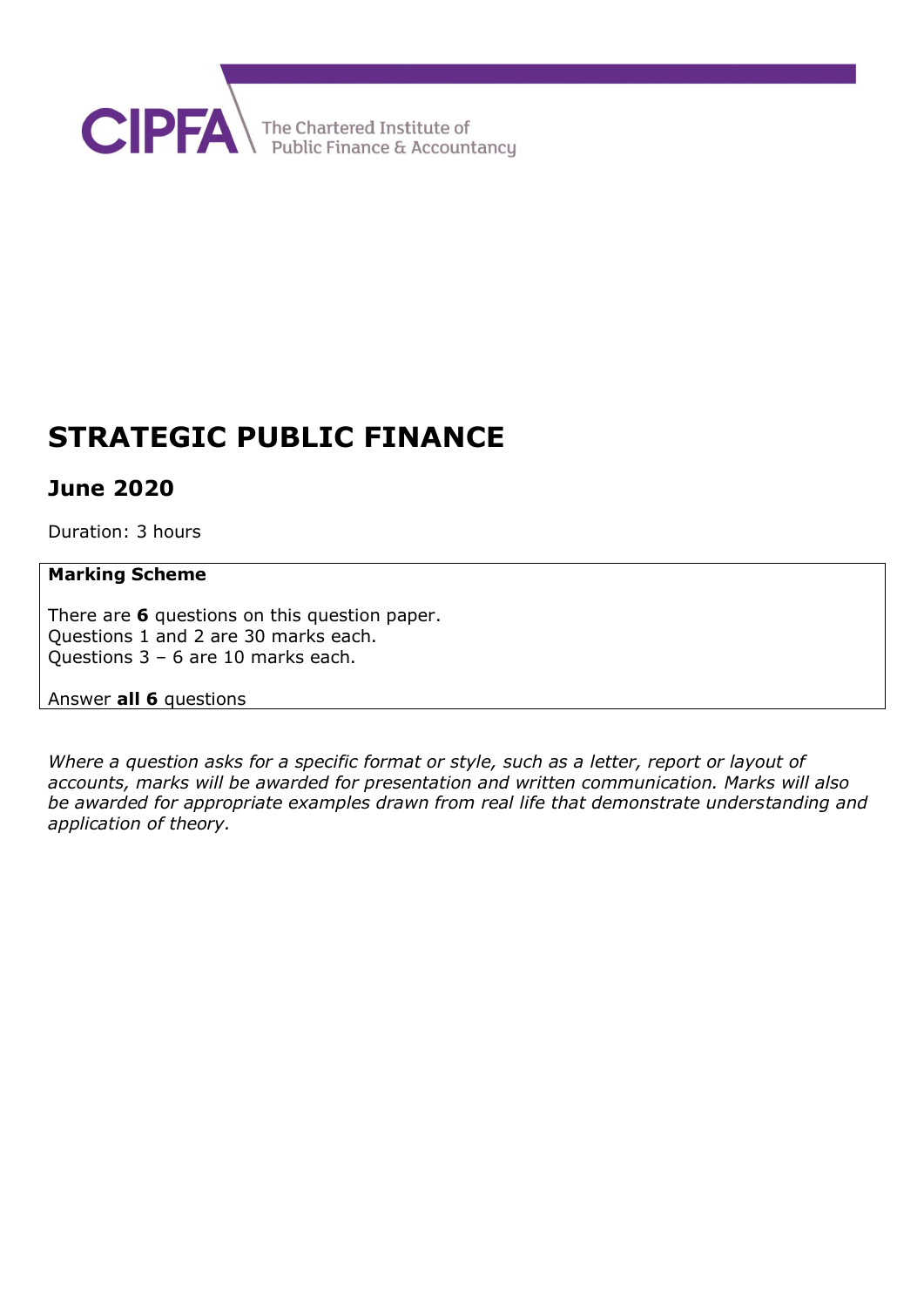# **1**

# **Medium Term Financial Planning Case Study**

If you tell an organisation it's treated unfairly and cannot cope with the resources it has, the organisation will surely follow your lead.

Morale is therefore higher in councils that, through the operation of a medium-term strategy, are systematically and successfully managing the tough job of balancing resources, than those where the plan is to chase the odd rainbow with plenty of firefighting along the way.

Last year, CIPFA introduced the Financial Management Code to promote good practice on medium term planning. Sometimes councils with higher reserves levels are at greater risk than those with lower reserves because they are not in control of events. It's tough. Local government (in the UK) was cut hard over the last decade compared to other parts of the state, in part because of its track record in managing resources so well. There are statutory duties to provide services and also a statuary duty to deliver balanced budgets.

This places a unique requirement on the chief financial officer, as an individual, to freeze expenditure until plans are made that will balance the books.

This framework has placed councillors in the unenviable position of making cuts in 'nonstatutory' areas like youth services and other sensible preventive programmes in order to fund the stark and acute pressures of children's and adult services.

But what if things are not going well? It can be difficult for elected members and officers to acknowledge hard truths, but if there is not a change of direction then matters may get worse.

In the case of Northamptonshire County Council, Max Caller's report was clear that earlier use of the Section 114 process may have prevented the subsequent financial collapse.

When s114s were occasionally used in the past, for example under Max Caller at Hackney or Steve Bundred at Camden, chief financial officers had the full support of the chief executive and the council's political masters to take this step towards regaining control.

In other words the s114 process was used as a tool to assert control and avoid failure – taking the step was not a failure in itself. This was not the case at Northamptonshire where every corporate effort was made to avoid the process until it was too late.

Source: Public Finance 27 Jan 2020 (extract)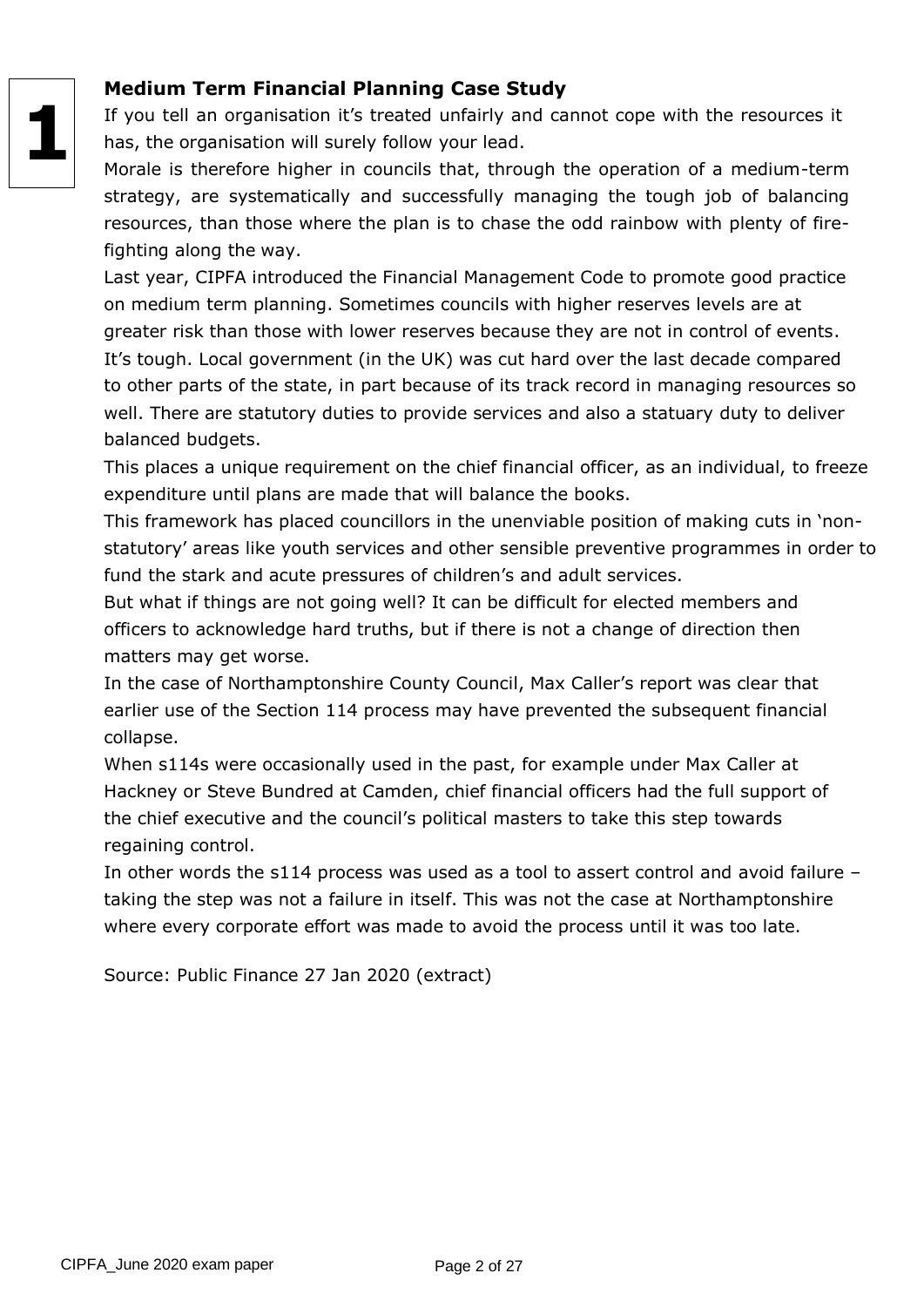#### • **Requirement for question 1**

a) For a public sector organisation of your choice, explain how its medium-term financial plan can be used to support delivery of other plans for that organisation, particularly in times of financial uncertainty.

*(5 marks)*

b) Discuss why effective management of reserves is a critical activity for any public service organisation. Use examples to illustrate your discussion.

*(5 marks)*

- c) Imagine you are the Chief Finance Officer of a Council in the UK. In the context of addressing potential financial issues before they become irrecoverable, provide the Leader of your Council with a briefing note that explains the terms:
	- 'balanced budget' (include some simple figures to illustrate a balanced budget across a range of different income and expenditure).
	- 'section 114 notice' in the context of the legal requirements for financial stewardship in local government in England and Wales.

*(10 marks)*

d) Discuss what range of activities the Chief Finance Officer should undertake to anticipate and manage fluctuations in funding, in order to maintain appropriate levels of service over the medium term in an environment where income sources are volatile.

> *(10 marks) (30 marks)*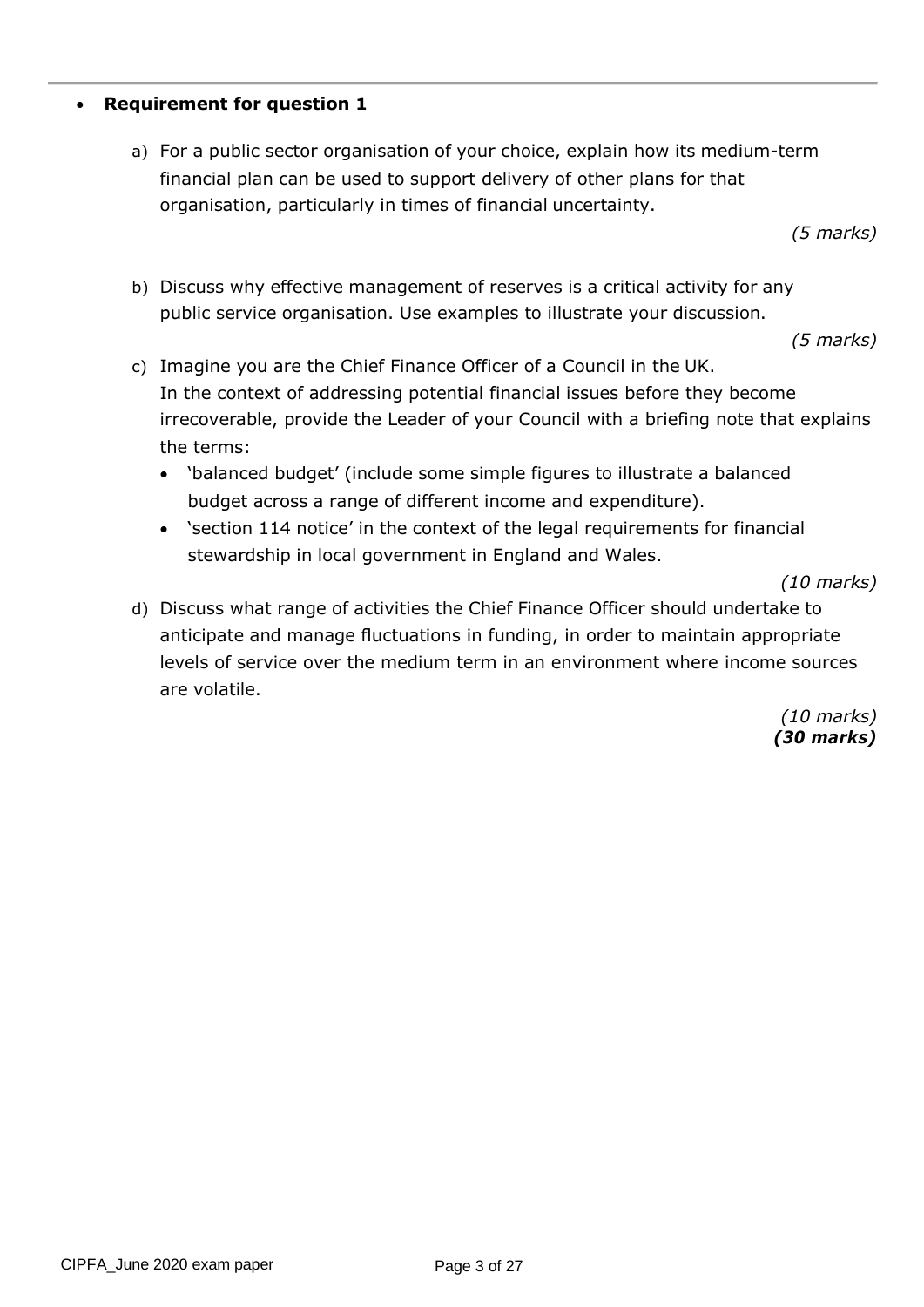

# **Project Management and Business Cases**

The UK Government's Major Projects Portfolio (MPP) has 133 projects with a value of £423 billion, and these are only a fraction of the projects delivered by Government. Major projects are the main mechanism by which the government invests in infrastructure, transforms services, and improves IT. The MPP includes high-profile projects such as Crossrail, Gov UK Verify, and the 30 hours free childcare programme. There are many examples of costly project management failures across Government and the National Audit Office (NAO) highlighted the same issues afflicting multiple projects leading to cost and time overruns and failure to achieve benefits. In March 2019, a NAO report on Verify stated that it was an 'example of many of the failings in major programmes that we often see, including optimism bias and failure to set clear objectives'.

The UK Public Administration and Constitutional Affairs Committee is holding an inquiry into how well such projects are managed by Government. The inquiry asks cross-cutting questions about how well the Government delivers projects, its ability to learn from mistakes, and the usefulness of published information for holding the Government to account.

Source: Parliament Committees website – Public Administration and Constitutional Affairs Committee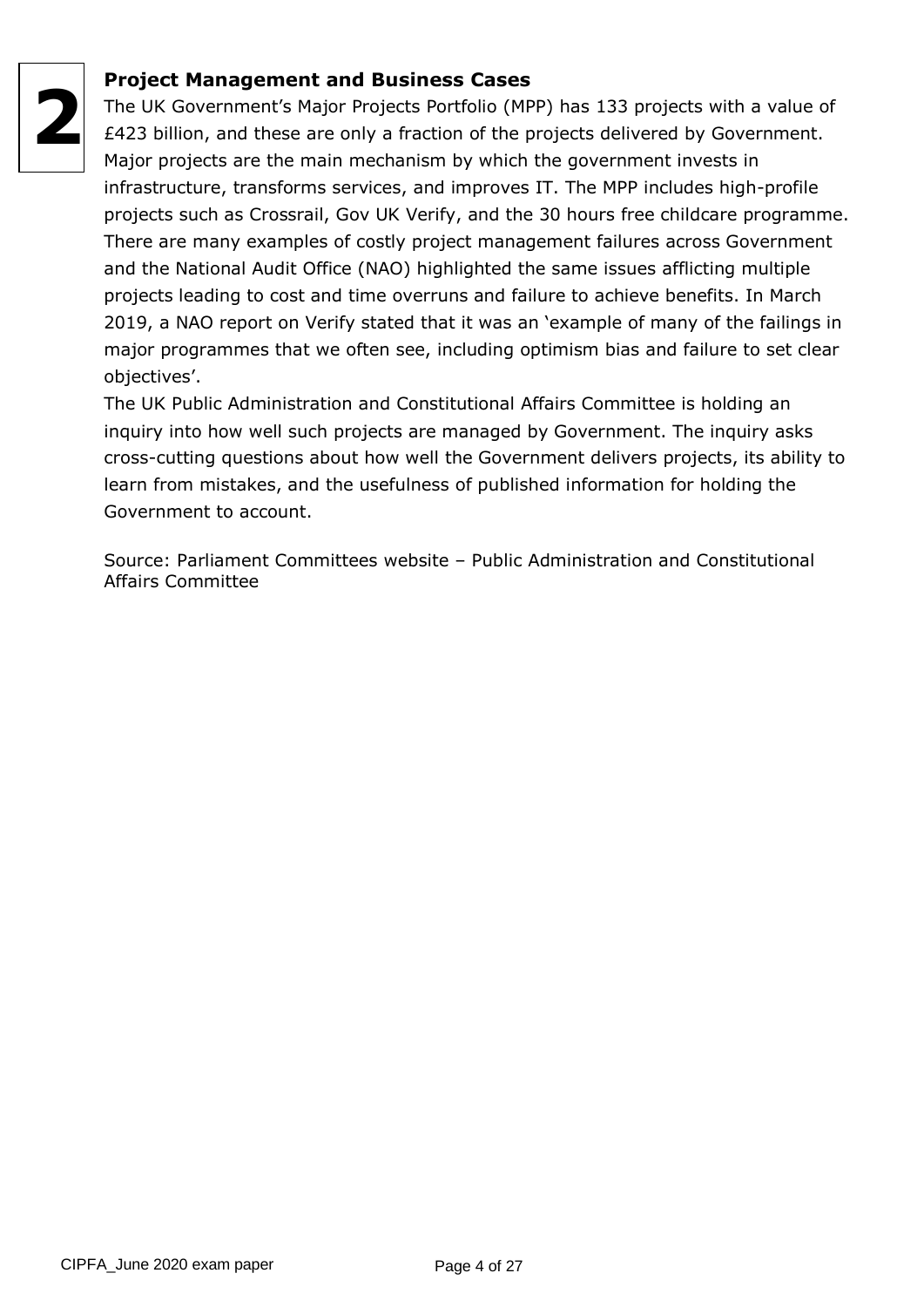## • **Requirement for question 2**

a) Describe the role of the UK Treasury's Five Case Model for business case development and why they should be used for major projects. Include explanation of why full business cases might be less suitable for smaller, less complex projects.

*(10 marks)*

b) Robust business cases should be produced for major projects following the Treasury's Five Case Model. Explain in detail what should be included in the Economic Case, and, with reference to examples, why these elements are important.

*(10 marks)*

c) Discuss the potential areas of project failure, and identify actions that might prevent a similar occurance for future projects, include reference to examples from your knowledge or experience.

> *(10 marks)* **(30 marks)**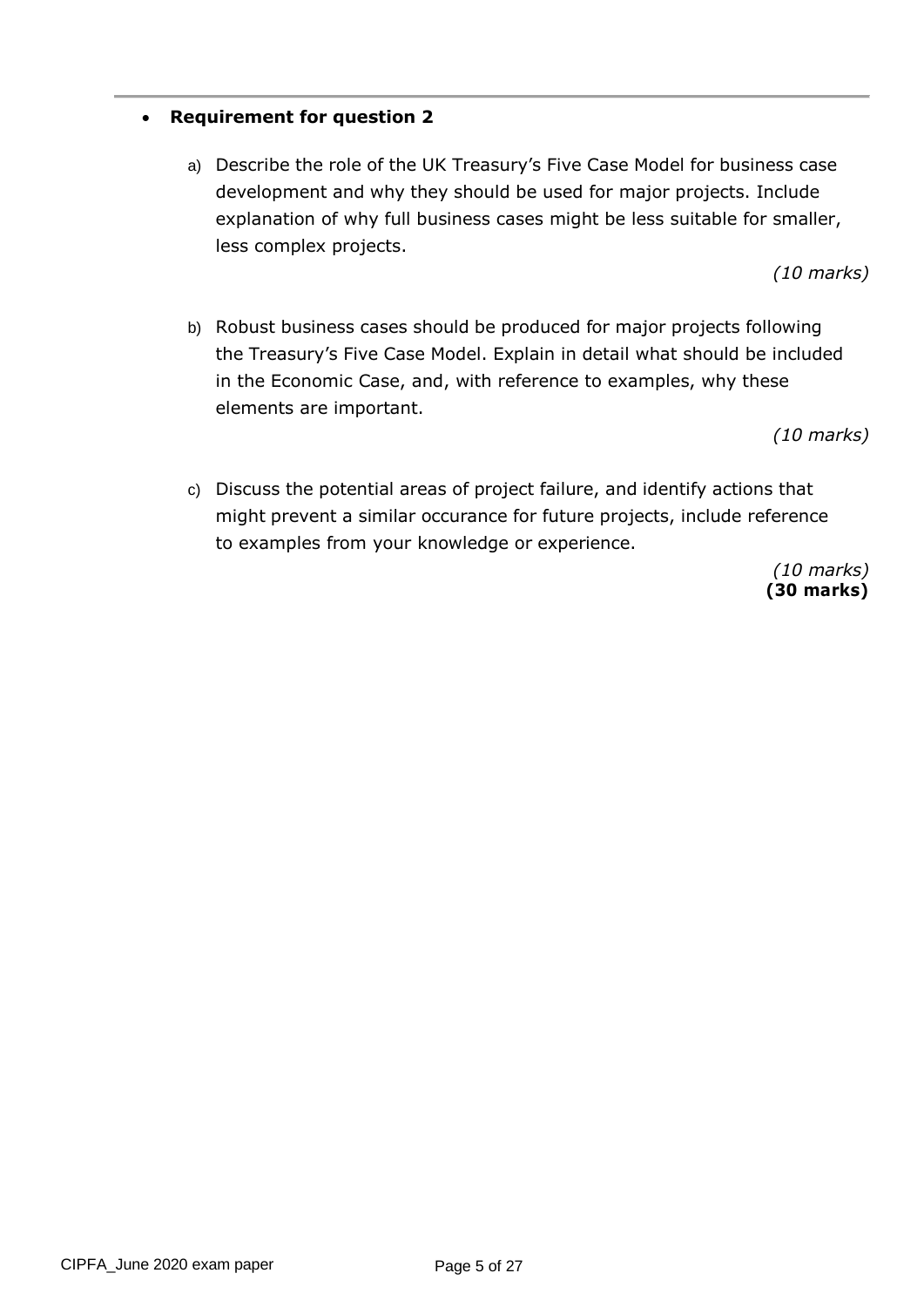

Benchmarking is used widely in public service organisations, both within sectors and between other sectors.

# • **Requirement for question 3**

Explain the objectives of benchmarking, and discuss the factors to consider when undertaking benchmarking.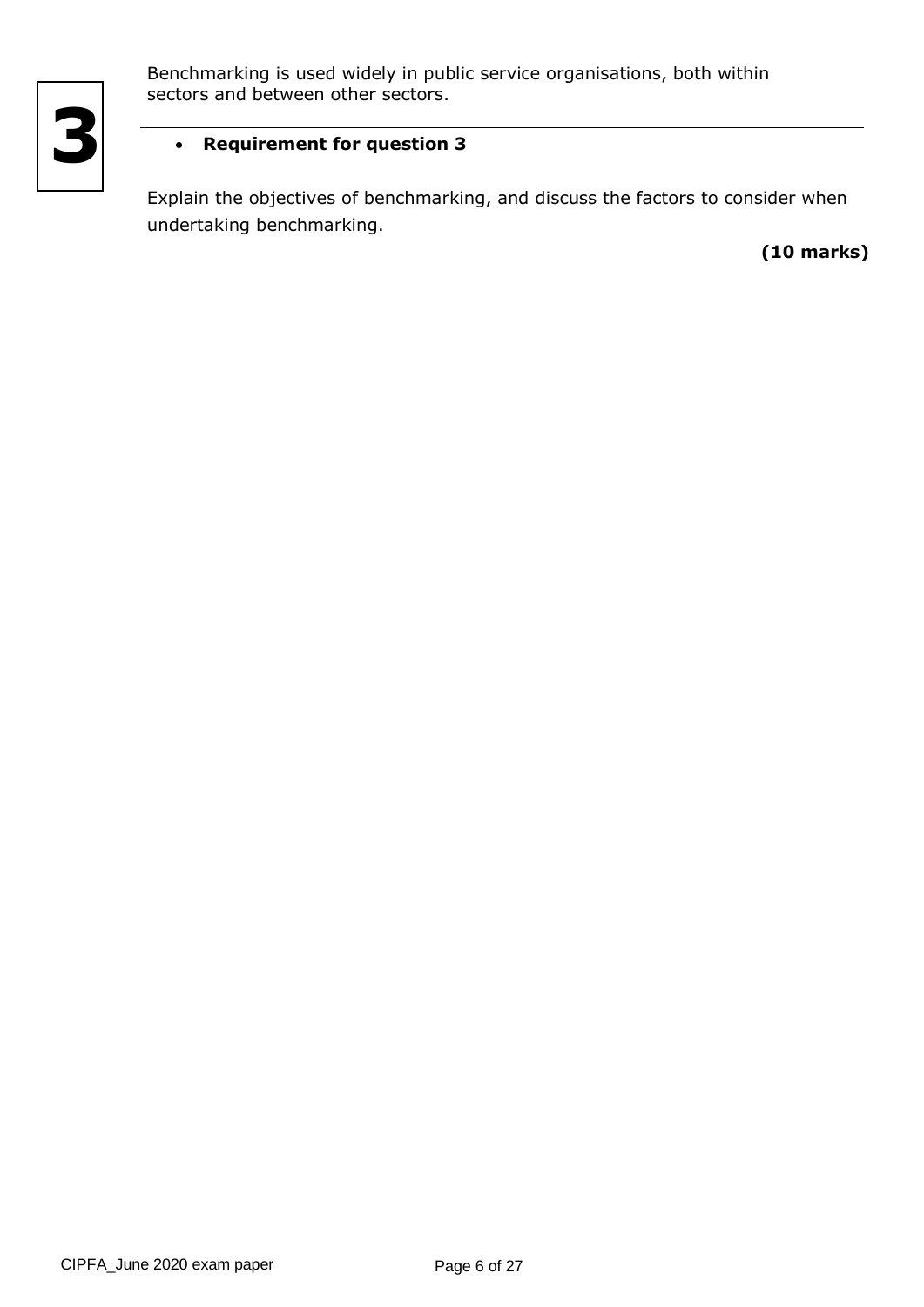

# • **Requirement for question 4**

a) When designing a charging structure, what steps should be undertaken to establish fair and effective charging?

(*4 Marks)*

b) With reference to examples from organisations that you are familiar with, discuss the argument for and against charging for public services. Provide examples to illustrate your argument.

*(6 marks)*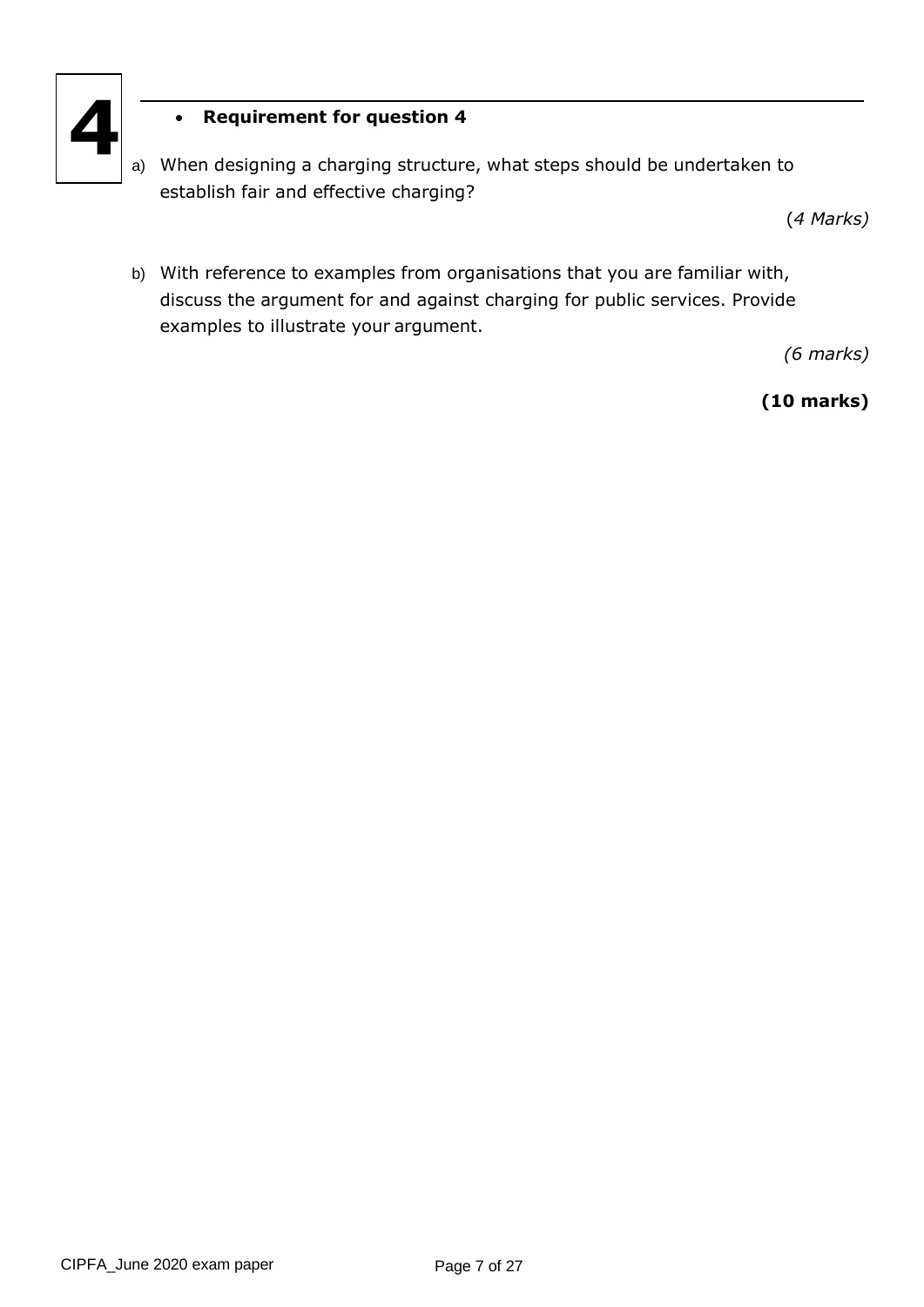

Aid is provided both within countries and from one country to another. The UK has specific stated objectives around why aid is given.

# • **Requirement for question 5**

a) Explain the UK's stated objectives for giving aid.

*(6 marks)*

b) Discuss the moral arguments around why the UK provides aid to other countries. *(4 marks)*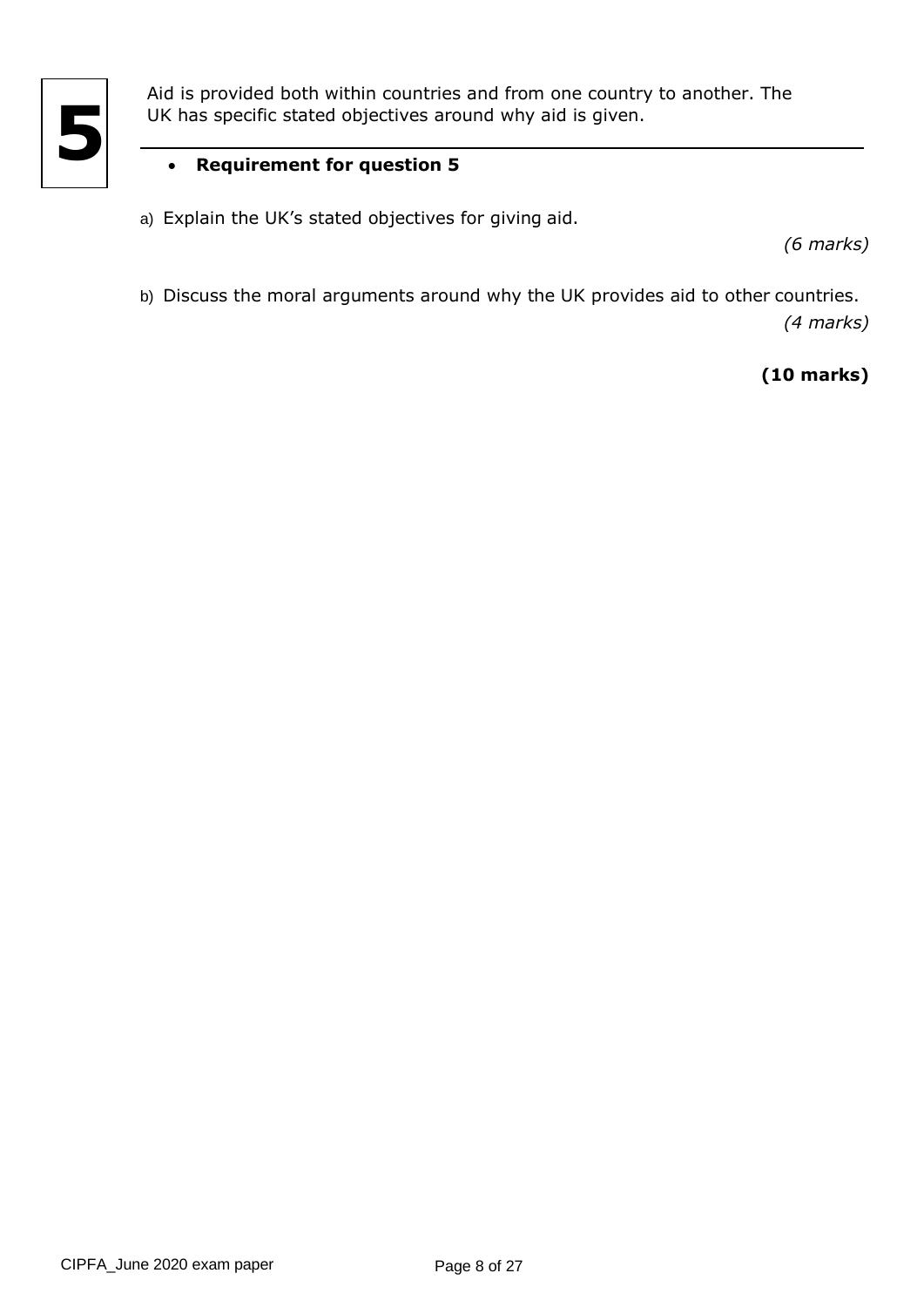

Many local councils have moved away from grants to contracts in the past 15 years or so, which has impacted on the voluntary sector's ability to both bid for the work and have the capacity to monitor the contracts once they are in place.

# • **Requirement for question 6**

Assume that your organisation is commissioning services from the voluntary sector to be delivered on its behalf.

Using examples to illustrate, discuss:

- differences between grants and contracts
- **•** factors to be considered when giving grants
- **•** reasons why grants might be chosen over awarding contracts when deciding on funding arrangements for delivering services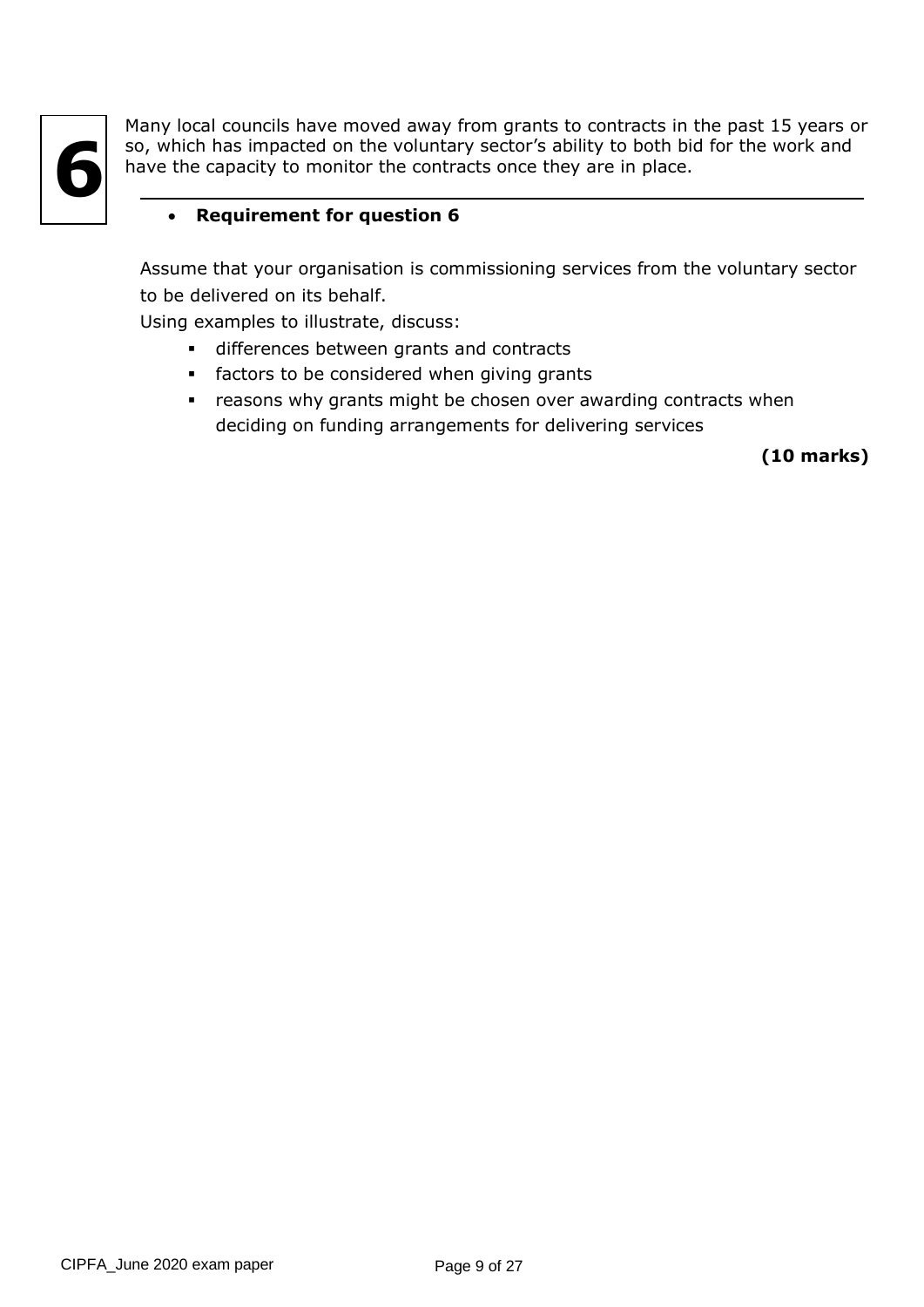# **Question 1 Workbook Syllabus ref B4**

a) Medium term financial planning

Public sector organisations are usually involved in medium to long-term activities, or activities that repeat on a regular basis. The nature of their activities means that they are unlikely to cease to exist, and usually operate on the basis that they are a 'going concern'. It makes sense therefore to have a longer-term view on budgeting to ensure the future service needs are likely to be affordable, given some known costs, and making assumptions about other costs and income streams.

Some funding streams are time released over the life of a project or grant period, and other grants may be released in stages in accordance with project milestones so multi-year budgets may be needed to help identify where budget pressures will exist in future years.

Especially in times of uncertainty, financial planning is all about allocating finite resources over time, to reach the broad goals set out in an organisation's corporate or business plan. It is not enough for financial stewardship to demonstrate that the organisation is financially viable; it must go on to demonstrate that its activities are financially coherent.

Budgeting needs to be tied to organisational policy making and strategic planning. Otherwise there becomes a mismatch between what is promised through local and national strategy, and what can be delivered within the financial constraints.

It is necessary for organisations to look at 3-5 year budgeting, and sometimes up to 10 years or more to look at the longer-term impact that current spending plans may have on the organisation's reserves.

A Medium Term Financial Strategy (MTFS but sometimes referred to as Medium Term Financial Plan - MTFP) supports business planning through identification of key budgets and the assumptions for change in future years.

The MTFS should be used by the organisation to effect real change. For this reason, the financial plan cannot be allowed to become wholly a financial document; it must be linked with other service planning, risk management arrangements and asset management plans. Medium-term financial planning is not just about forecasting financial flows; it has an important role in integrating and harmonising financial and other corporate strategies.

#### **1 mark per valid point relating to explanation of MTFS and how it links with other plans upto 5 marks**

**(Max 5 marks)**

b)

Managing reserves

Managing reserves is a key activity for financial managers in all types of organsiations. Making decisions or recommendations regarding when to hold reserves (and where to invest them), and when to spend, are especially important when formulating strategies to cope with volatile funding.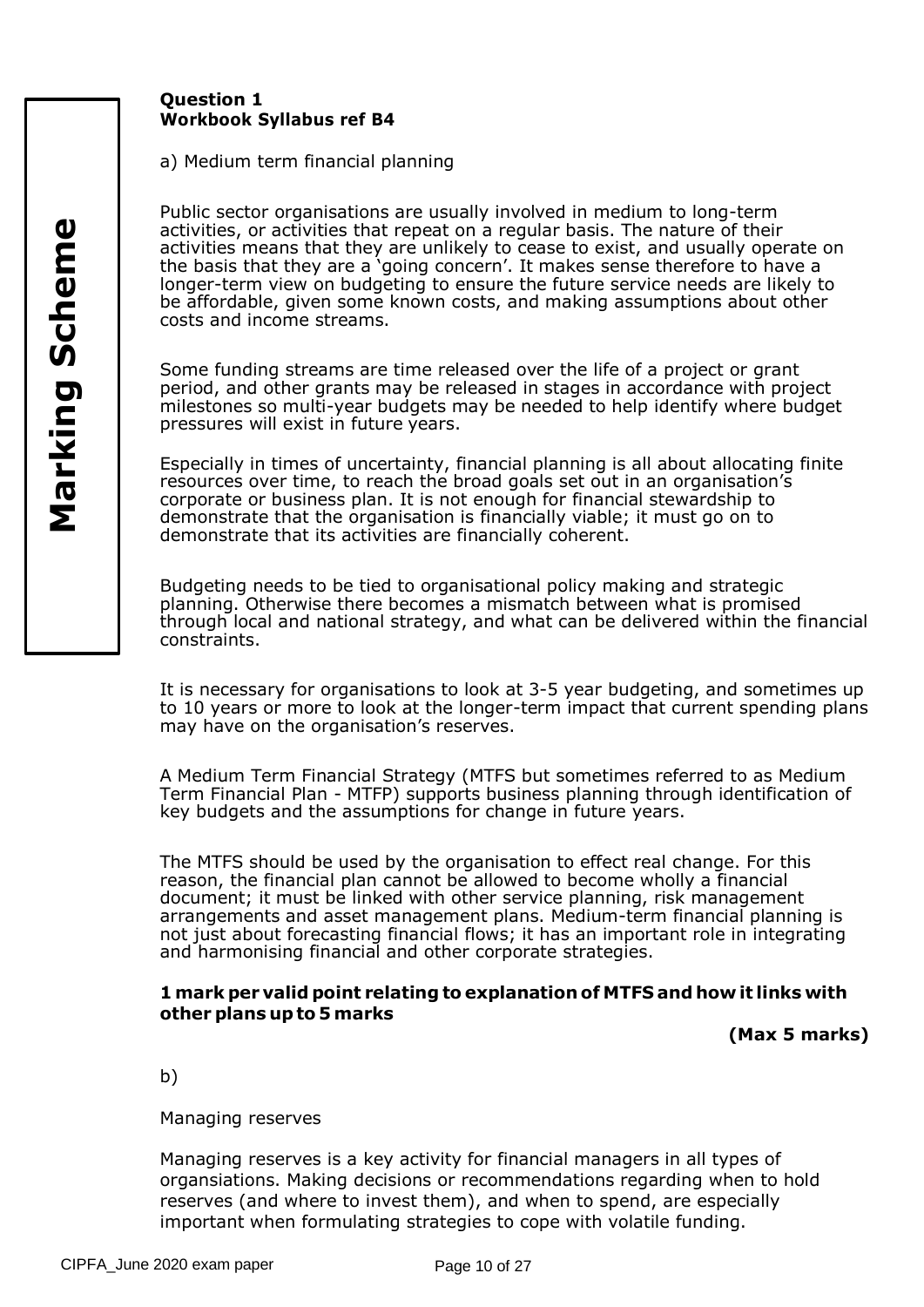A number of high profile articles have been written in recent years about the level of cash reserves being held by public service organisations – particularly local authorities and the NHS.

There are differing views on reserves and the levels being maintained by organisations. Prudent financial managers will argue that building reserves is critical to ensuring financial resilience is possible in times of austerity.

Finance managers will ear-mark reserves and ring-fence them for specific projects set aside monies to cope with a crisis, and undertake clever investment to generate income from interest wherever possible.

Organisations should also be investigating where investment in assets or projects should be undertaken to generate revenue income going forward.

Finance managers are responsible for ensuring 'appropriate' levels of reserves, and particularly in local government for producing a budget that is balanced and affordable in year – i.e. through income generated and use of reserves.

Requirement to take a long term view – reserves can be used as one-off. They are not a sustainable source of income. Northamptonshire County Council have relied too heavily on reserves over a number of years, and in 2018, effectively ran out of reserves.

Need to allow for contingencies such as unexpected demand for services. Might be as a result of a natural disaster, epidemic, or some other crisis.

Important to have the skills to identify what level of reserves is prudent, but not so cautious that the keeping of reserves reduces service provision to an unacceptable level. Having the financial skills to get the balance right is critical.

#### **1 mark per valid point up to 5 marks**

**(Max 5 marks)**

#### **Syllabus ref B2**

c)

Briefing Note

To: The Leader of the Council From: CFO Date: March 2019

#### **Introduction**

This Briefing note sets out the statutory duties of the CFO for a County Council in England, and explains the requirements for a balanced budget and the term 'Section 114 Notice'.

#### **Financial Stewardship in Local Government**

Section 151 of the Local Government Act 1972 requires local authorities to make arrangements for the proper administration of their financial affairs and appoint a CFO to have responsibility for those arrangements.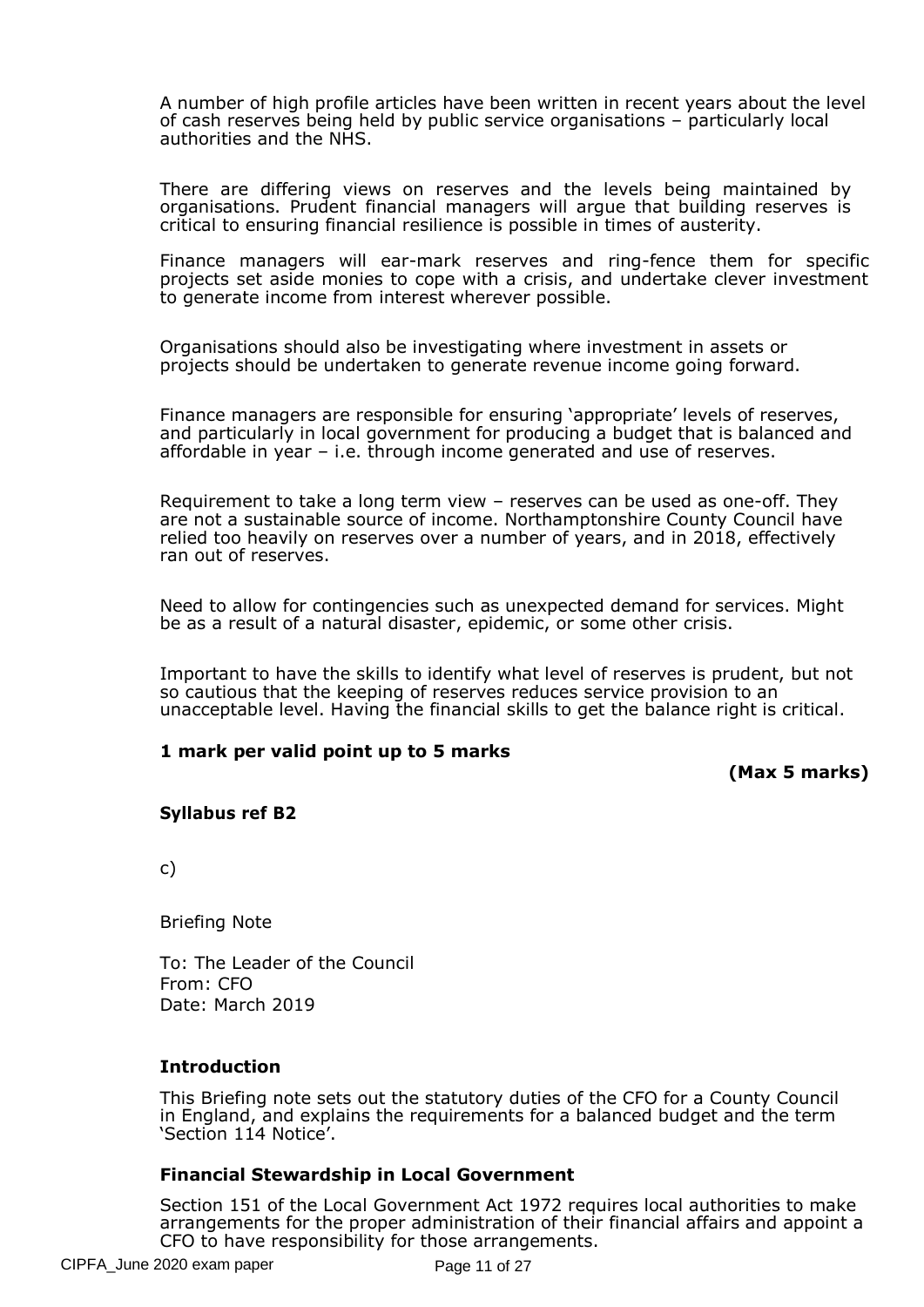The 2003 Local Government Act requires the CFO to report on the robustness of the budget and on the adequacy of the proposed level of financial reserves.

The CFO's duties in England and Wales were significantly extended by section 114 of the 1988 Act which requires a report to all the local authority's members to be made by that officer, in consultation with the monitoring officer and head of paid service, if there is or is likely to be unlawful expenditure or a budget that cannot be balanced with reserves, without leaving the organisation with inadequate reserves for future years.

This future years' part is really important. It is not sensible for the Council to wait until we are at the brink of bankruptcy – as was the case with Northamptonshire County Council. It is better to make a statement early if needed, acknowledge that there may be some difficult decisions ahead, and work together with all officers and Members to come to a structured and well managed, sustainable and balanced budget for services we can afford to deliver.

#### **Example of balanced budget**

A balanced budget is a budget that has been constructed to take account of the income expected to be received through grants and other income, matched to the expenditure required to deliver services at a level acceptable to tax payers. Reserves can be used to balance the budget, but as stated above, any use of balances should not jeopardise the ability of the Council to set a balanced budget in future.

|                                          | 2020/21   | 2021/22     |
|------------------------------------------|-----------|-------------|
| <b>Expenditure:</b>                      | £'000     | £'000       |
| Adult services                           | 150 000   | 145 000     |
| Children & Young people<br>services      | 180 000   | 160 000     |
| Education                                | 102 000   | 100 000     |
| Environment & Highways                   | 65 000    | 65 000      |
| <b>Finance and Resources</b>             | 49 000    | 48 000      |
| Communities & Well-<br>being             | 37 000    | 34 000      |
| <b>Total Services</b><br>Expenditure     | 497 000   | 486 000     |
| Non- service expenditure                 | 15 000    | 13 000      |
| <b>Total expenditure</b>                 | 598 000   | 565 000     |
| Income:                                  |           |             |
| Central government<br>settlement         | (150000)  | (124000)    |
| <b>Business rates</b>                    | (5 000)   | (5 000)     |
| Local growth Business<br>Rates           | (2 000)   | (3000)      |
| New homes Bonus                          | (3000)    | (3000)      |
| <b>Adult Social Care</b>                 | (30000)   | $(30\;000)$ |
| Other grants                             | (6 000)   | $(1\;000)$  |
| Precept council Tax                      | (395000)  | (398000)    |
| <b>Total income</b>                      | (591 000) | (564000)    |
| (Surplus) / deficit                      | 7 000     | 1 000       |
| Efficiency savings<br>already identified | (1 000)   | (1 000)     |

A simplified example of a balanced budget for the County Council might look like this: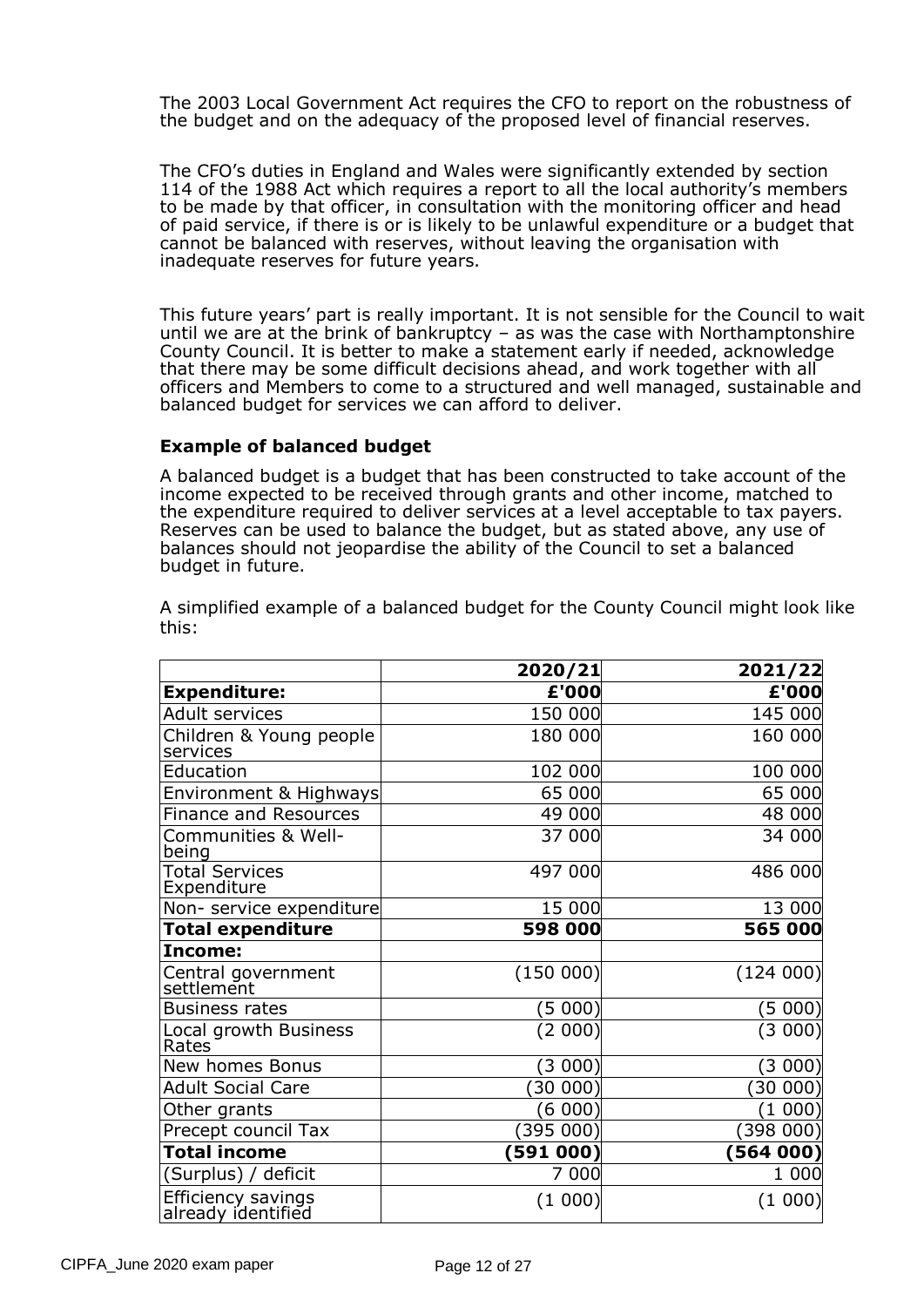| Balance to be met from<br>savings or reserves | 6 0 0 0 |  |
|-----------------------------------------------|---------|--|
|-----------------------------------------------|---------|--|

# **Summary**

Whilst the Council is planning to use some of its reserves to balance the budget for the current year, there is significant work being undertaken to find efficiency savings to help preserve the reserve balances for any future budget pressures.

*(upto 3 marks forexplanation ofa Section 114 Notice. Upto 2 marks for explaining the term balanced budget. 2 marks for explaining that reserves cannot be used indefinitely, and that savings need to be found. Up to 2 marks for a decent example of a budget table to include at least different income and expenditure lines, totals and reserve contribution.*

*1 mark for briefing note format, to include summary)*

*Total 10 marks*

#### **Syllabus ref B5**

d)

Short and long term strategic planning is affected by relying on volatile funding streams. Given the deficit reduction plans since 2015 by government in the UK, and other similar austerity measures in many other countries, most public sector organisations have felt the financial squeeze over the past 5 years and given global uncertainties that continue such as the economic impact of the pandemic of 2020, Central government grants can no longer be relied upon for many as 'certain'. This is also the case for many charities and third sector organisations that rely on grants from local government.

Financial managers need to be:

- aware of conditions and performance targets attached to funding;
- confident that the risks are being managed around this; and
- informed if things are not on track

The ability to appropriately plan financially in the short and long term will rely on innovative financial leaders, capable of supporting the services delivery teams in their organisations.

To have any chance of managing volatile funding it is key to have good financial governance arrangements that include:

- Regular reporting to the managing body including detail of action planning and variance analysis.
- Actions taken to address key risk areas.
- The leadership ensure appropriate financial skills are in place across all levels of the organisation, for example a good understanding of unit costs and cost drivers.

• Internal and external audit recommendations are not overdue for implementation. The above factors need to be considered within a medium term financial plan (MTFP) linked to medium term strategic plan (or medium term financial strategy (MTFS)) As well as good governance, one of the tools in the solutions box for volatile funding is to manage the risks as effectively as possible.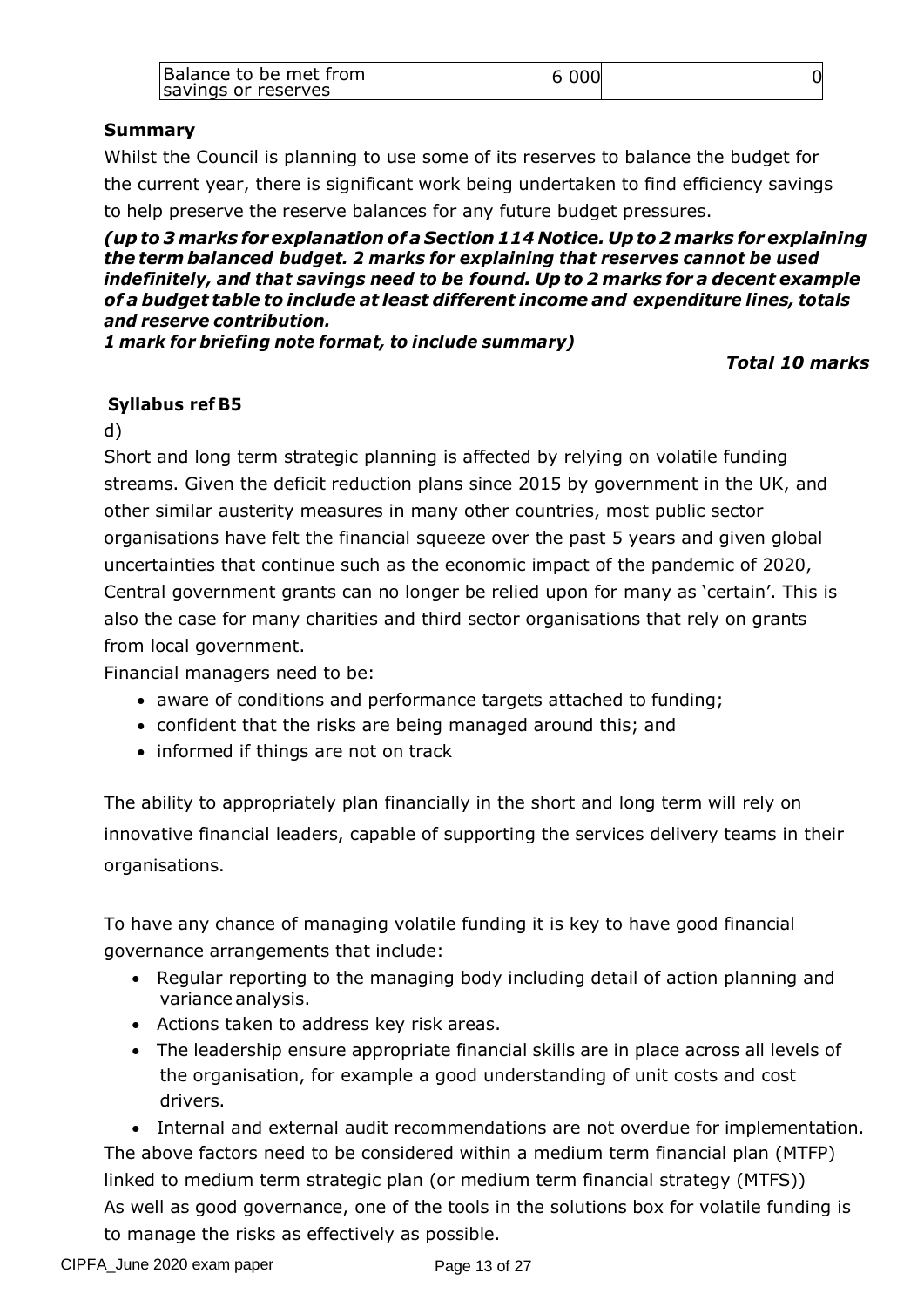This includes:

- identifying the risky sources of funding
- assessing how likely they are to cease and what the impact of that would be (financially and operationally)
- managing the risks by putting appropriate controls in place to give early warning of potential problems
- mitigating the impact of risks through contingency planning
- monitoring and reporting on compliance with conditions of funding

Using long term agreements can help reduce the risk of volatile funding by building in some certainty to long term financial agreements such as minimum guaranteed funding, and time bound release of funding to match budget cycles.

Financial managers should also seek to influence payments to contractors that limit price rises through the life of the contract, thus reducing the volatility of spending, so that smoothing of budgets can take place where volatile funding is likely.

Financial strategy should ensure that a range of income sources is used wherever possible to help smooth peaks and troughs in funding needs, and spread risk of funding loss. Reliance on one source – be it central government or one main benefactor – places an organisation in a much more financially risky position than one that is able to obtain smaller amounts of funding from a range of funding streams.

The most successful organisations that rely on external funding sources are those who:

- keep aware of funding streams available
- have enough resources to seek funding (which can be time consuming)

• complete applications on time, as often the time frame for application can be tight Examples of local authorities who have a dedicated officer for seeking grant funding from any source demonstrate that they are much more successful in obtaining funding, and obtain more funding than those councils who rely on officers applying for grants on a more ad-hoc basis as a small part of their day job. This has been seen in practice, where an external funding officer is employed and targets are usually set for generating grant income. Charities and third sector organisations employ dedicated staff to generate donations and fundraising and apply for grants.

**This is an extensive model answer covering a wide range of activities and candidates may not cover all points. 1 mark per well made point across the activities to cover external funding and managing risky funding sources.** 

**(Total 10 marks)**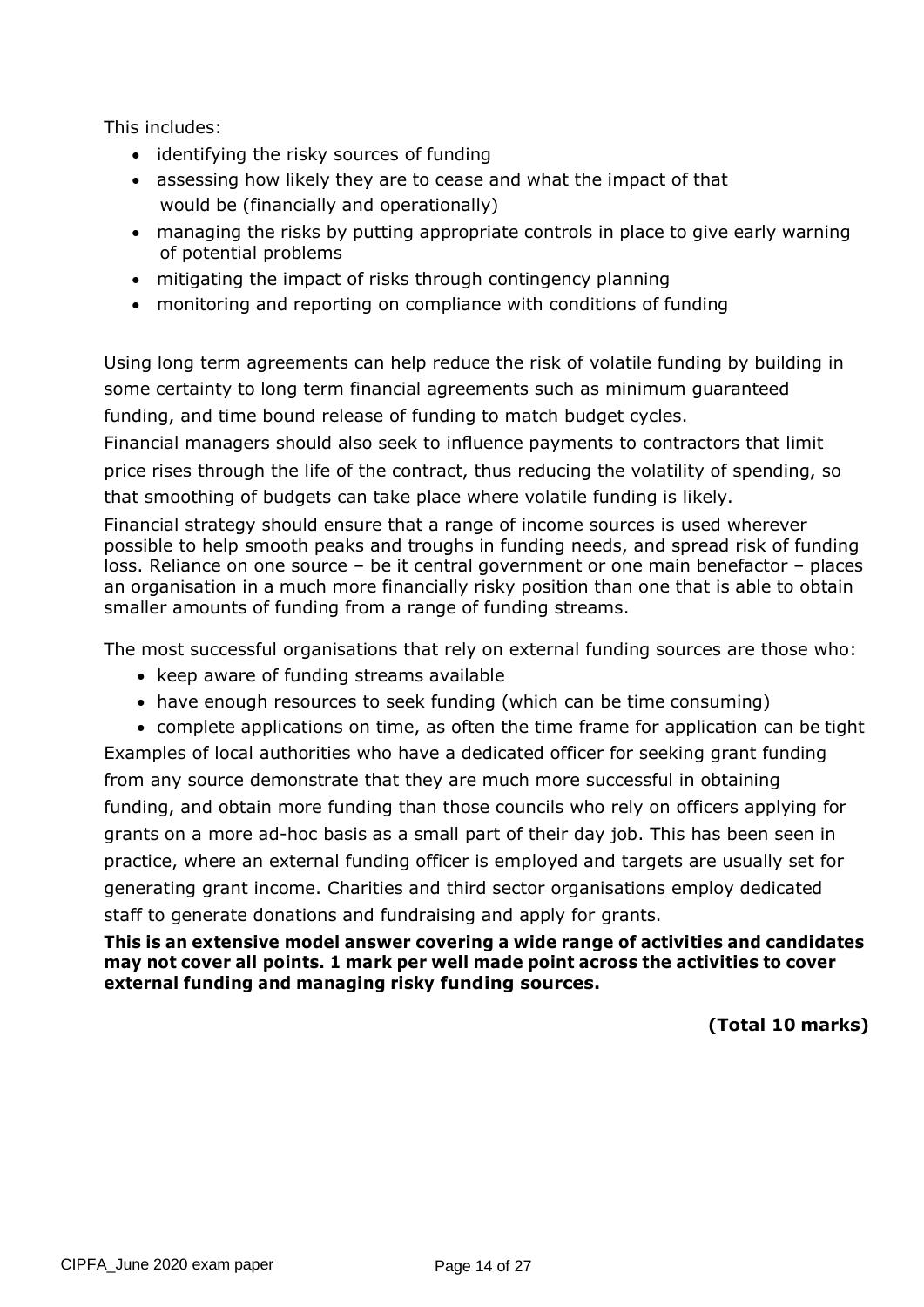# **Question 2 Syllabus Ref C2 Workbook (11.2) a)**

For the UK public sector, the Treasury guidance provides a practical step by step guide to the development of business cases using the Five Case Model, using an approach which is both scalable and proportionate. It is recognised as best practice and is the Treasury's standard methodology.

Experience has demonstrated that when this guidance is embedded in public sector organisations, better more effective and efficient spending decisions and implementation plans are produced. When correctly understood and applied, the approach provides a more efficient planning and approval process saving between 30% and 40% in time taken and cost of production of business cases compared with unstructured approaches.

It provides a framework for thinking and a process for approval, which is flexible and scalable along with a range of tools that can be applied proportionately to provide clarity in the decision support process. For smaller projects the Business Justification Case can be used. The approach also provides a clear audit trail for purposes of public accountability.

The Treasury guidance claims that the application of the Five Case Model has been shown to:

- **•** reduce the costs and timescales associated with producing business cases and to improve the efficiency and throughput of the spending approval process through clearer structure and presentation
- raise the quality of spending proposals, both in terms of their scoping and delivery and public value, as a result of the more effective comparison of alternative options for the achievement of objectives
- support the prioritisation of spending proposals and the management of spending portfolios through provision of standard information

Templates are available online for all of the stages of the Five Case Model.

It is important to remember though, that the full model is often not appropriate for small projects, and in practice many organisations develop business plans that do not use, or need to use, all the stages described for the model. They are costly to produce for all the stages and cases, and can therefore be over-prescriptive for smaller projects that could be managed more effectively following a locally established, but clear project plan.

A well prepared business case supports evidence-based decisions and can be used to provide a clear framework for thinking about spending proposals or transformation of services, and a structured process for appraising, developing and planning to deliver best public value.

**1 mark per well made point, must also include reference to why the full business case might not be suitable for use.** 

**(Total 10 marks)**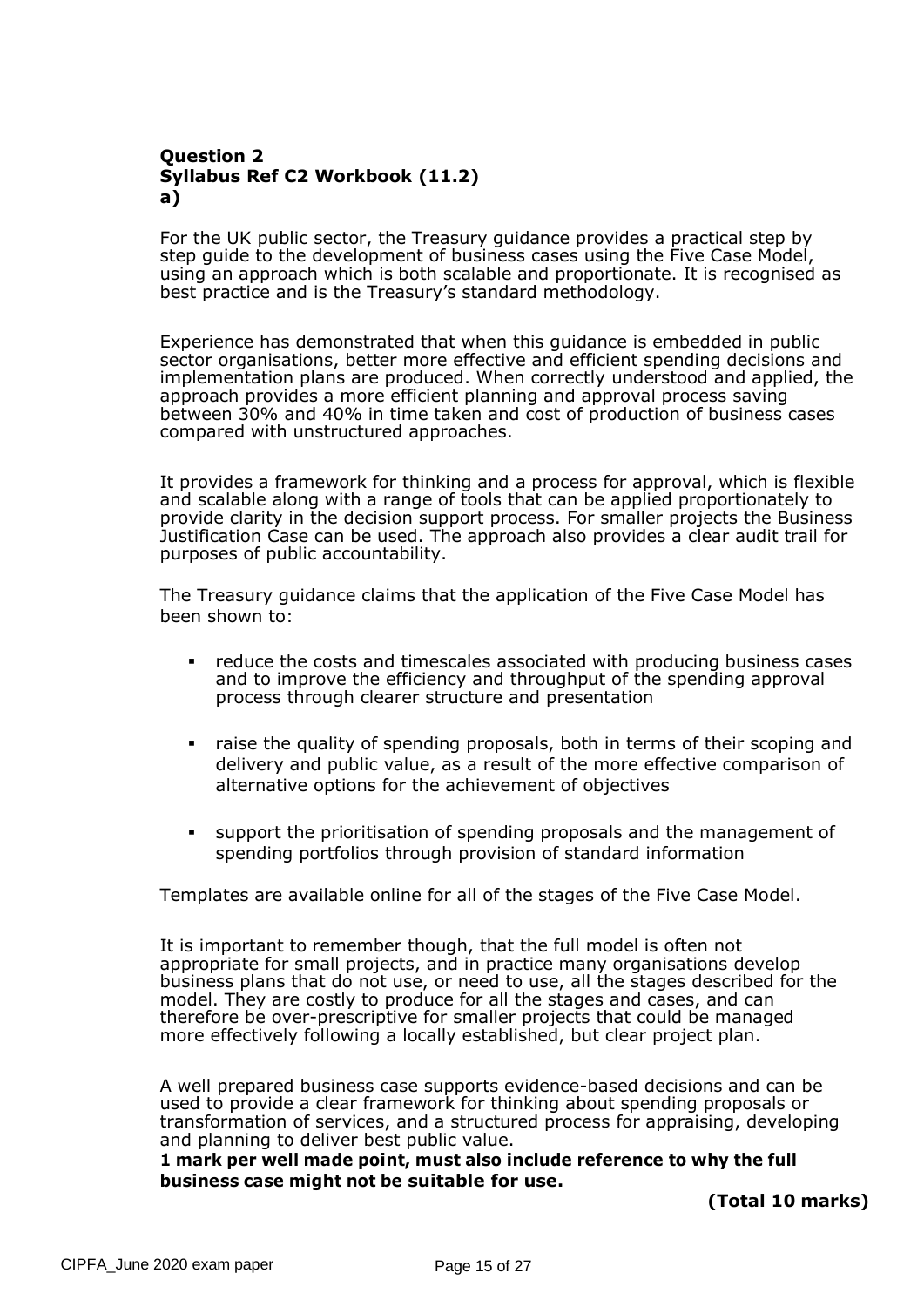#### b) **Syllabus Ref C3 Dec 18 WB 11**

The main purpose of the Economic Case is to demonstrate that the spending proposal optimises **value for money** (for public services as a whole, rather than the individual organisation).

It explains how this is achieved by identifying and appraising a wide range of realistic and achievable options, known as the **long list**, in terms of how well they meet the spending objectives and critical success factors agreed for the scheme; and subjecting a reduced number of options, known as the **shortlist,** to cost benefit analysis (CBA).

The key to a well scoped and planned scheme is the identification of the right range of options, or choices, in the first instance; because if the wrong options are appraised the scheme will be sub-optimal from the outset.

The short list may include the '**do nothing'** and '**do minimum**'

options, to be subjected to cost benefit analysis (CBA). This is so it can be established whether it is better not to do anything.

The CBA quantifies in monetary terms as many of the costs and benefits to the organisation that might be achieved for each of the shortlisted options. The CBA effort should be proportionate to the scale and risk of the proposal. Further calculations of the costs and benefits are discounted and summed to produce a figure for the Net Present Value (NPV) of each option.

This analysis should also consider whether there are significant distributional effects on some groups within society and where relevant should quantify these. **Distributional** impacts relate to the extent to which there are differences in the way a proposal will affect different groups in society. For example, the noise impacts of a new high speed train line will affect different groups of households, with some experiencing increases, and others decreases. Depending on the geographical locations of different groups of people, these groups will each experience different impacts. Once this is known, decisions can be made about whether the desired outcomes and impacts will be achieved in the right places / for the right people.It should also identify unintended consequences for consideration in the decision making process.

Where benefits are not quantifiable but are clearly material to the decision process, then these qualitative costs, benefits and risks are also assessed and taken into consideration in identifying the **preferred option.**

This analysis enables the preferred option to be identified, which is generally the option with the best NPV; but may be another option where the qualitative costs and benefits are sufficient to justify the difference in the NPV.

The preferred option should then be subjected to sensitivity analysis in order to test its robustness. The output of the economic case should never be a one number answer.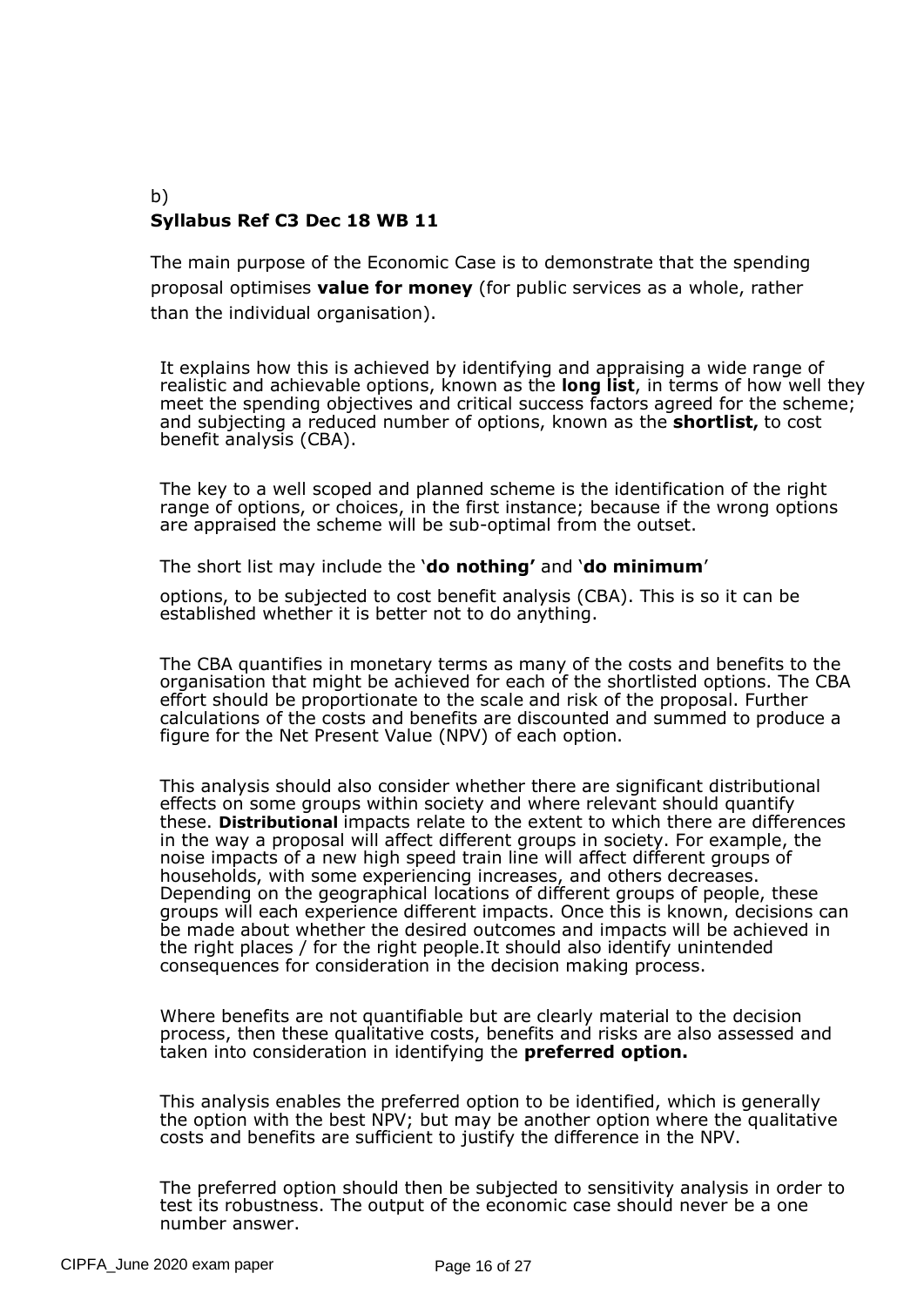The costs of scheme monitoring (subject to proportionality) during implementation of the proposal and of post implementation evaluation (also subject to proportionality) should be included.

The economic case should include the following:

| <b>Element to include</b>                                                                                                                                  | Why                                                                                                                                                                          |
|------------------------------------------------------------------------------------------------------------------------------------------------------------|------------------------------------------------------------------------------------------------------------------------------------------------------------------------------|
| critical success factors (the<br>attributes essential to the successful<br>delivery of the scheme, against<br>which the available options are<br>assessed) | So that the reasons for doing the<br>project can be clearly established.<br>Identifying the criteria by which<br>success can be measured - Did we<br>get what we wanted?     |
| long listed options                                                                                                                                        | To ensure the full range of options is<br>at least considered in the first<br>instance                                                                                       |
| short listed options (including do<br>minimum. Three or four is the<br>recommended number)                                                                 | To enable useful comparison of the<br>viable options                                                                                                                         |
| status quo; do nothing option<br>(unless this is not credible)                                                                                             | So we can measure whether it is<br>worth doing the project - will it be<br>better than what we have now, this<br>might be financial savings or<br>improved quality, or both. |
| economic appraisals of costs and<br>benefits with CBA                                                                                                      | To fully understand the comparative<br>costs, and identify the benefits                                                                                                      |
| distributional analysis (where<br>relevant)                                                                                                                | To enable the comparisons and<br>range of outcomes                                                                                                                           |
| optimism bias adjustment                                                                                                                                   | To ensure that the the project is<br>realistic                                                                                                                               |
| risk assessment                                                                                                                                            | To ensure the risks are properly<br>documented so they can be<br>appropriately managed                                                                                       |
| sensitivity analysis                                                                                                                                       | To establish the impact of changing<br>some of the variables, so the<br>variables with the most impact can<br>be managed where possible                                      |
| the preferred option                                                                                                                                       | To give a clear indication of the best<br>option based on all the analysis<br><u>above to support a decision.</u>                                                            |

*1 mark for defining the purpose of the Economic Case. ½ mark per element identified (left column) up to 4 marks that should be include in the case. Up to 5 further marks for explanation why these areas are important (right column). (Max 10 marks)*

# **Syllabus ref C2 WB11**

**Example of failure below is from a learning material activity relating to the Siren project for Surrey Police. Other examples can be used and gain credit. Candidates should be able to identify typical project failings, even without specific examples.**

The key areas of failure were:

- 1) The project was too ambitious for the organisation to handle. The enthusiasm displayed by staff needs to be backed up by an ability to deliver.
- 2) Established governance arrangements and internal controls existed but did not operate effectively. It is important to ensure that progress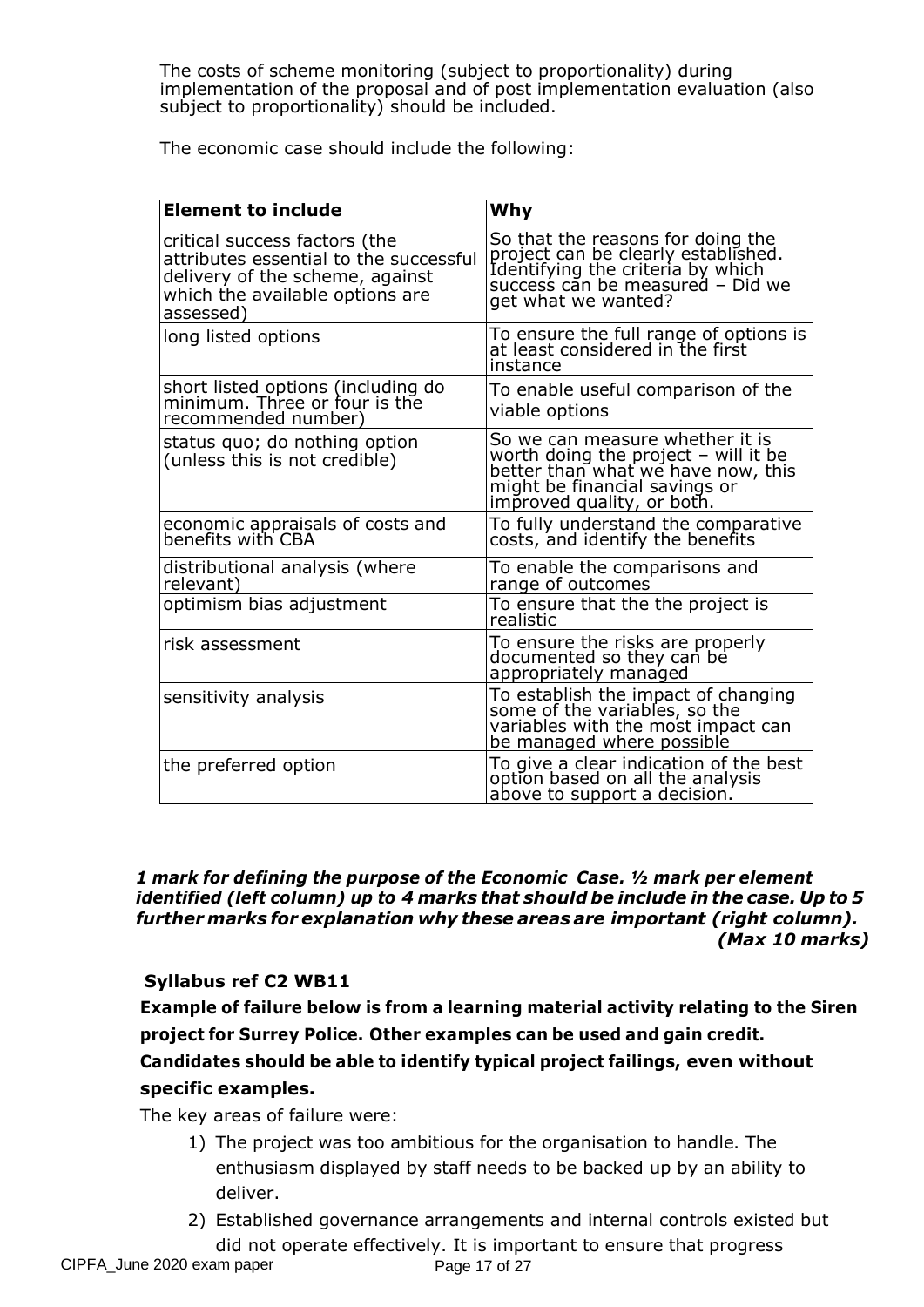reported in monitoring and managing projects is thorough and accurate.

- 3) The project was complex and the skill set for managing a large project over a significant time period is different to the majority of projects undertaken. This was discovered late in the life of the project and action taken much earlier would have been far more effective.
- 4) Risks associated with the project were either not fully recognised or were not acted upon in an effective way.
- 5) The chosen procurement path, to commission a 'tailored development system' rather than 'off the shelf' was taken as it provided all that the Force required. However, the increased riskiness of this route was not matched with the skills and expertise to deliver.
- 6) Mitigating actions were taken by the organisation but it was a case of too little too late to avert the need to terminate the project.
- 7) The project management approach was not fully understood. This weakened to customer side ability to control the project.
- 8) The scope of the project was not properly controlled as was the delivery and use of modules.
- 9) There were numerous changes in Senior Responsible Officer (SRO) and Project Manager roles. Other key roles were vacant for too long a period of time.
- 10) Benefits were overstated.
- 11) Failure to understand the controls, checks and balances required.
- 12) A lack of clarity on what constitutes an issue or risk.
- 13) Reporting was 'rose tinted' and did not always represent actual progress.

For many of the above failings the remedies are a mirror reflection of the failings. The essential task of the CFO and senior staff is to recognise the shortcomings in oder to act accordingly. In the event, for the Siren case almost £15m of expense had to be written off.

# **1 mark per point, does not have to be this example, but well made points for other examples from experience or learning attract marks.**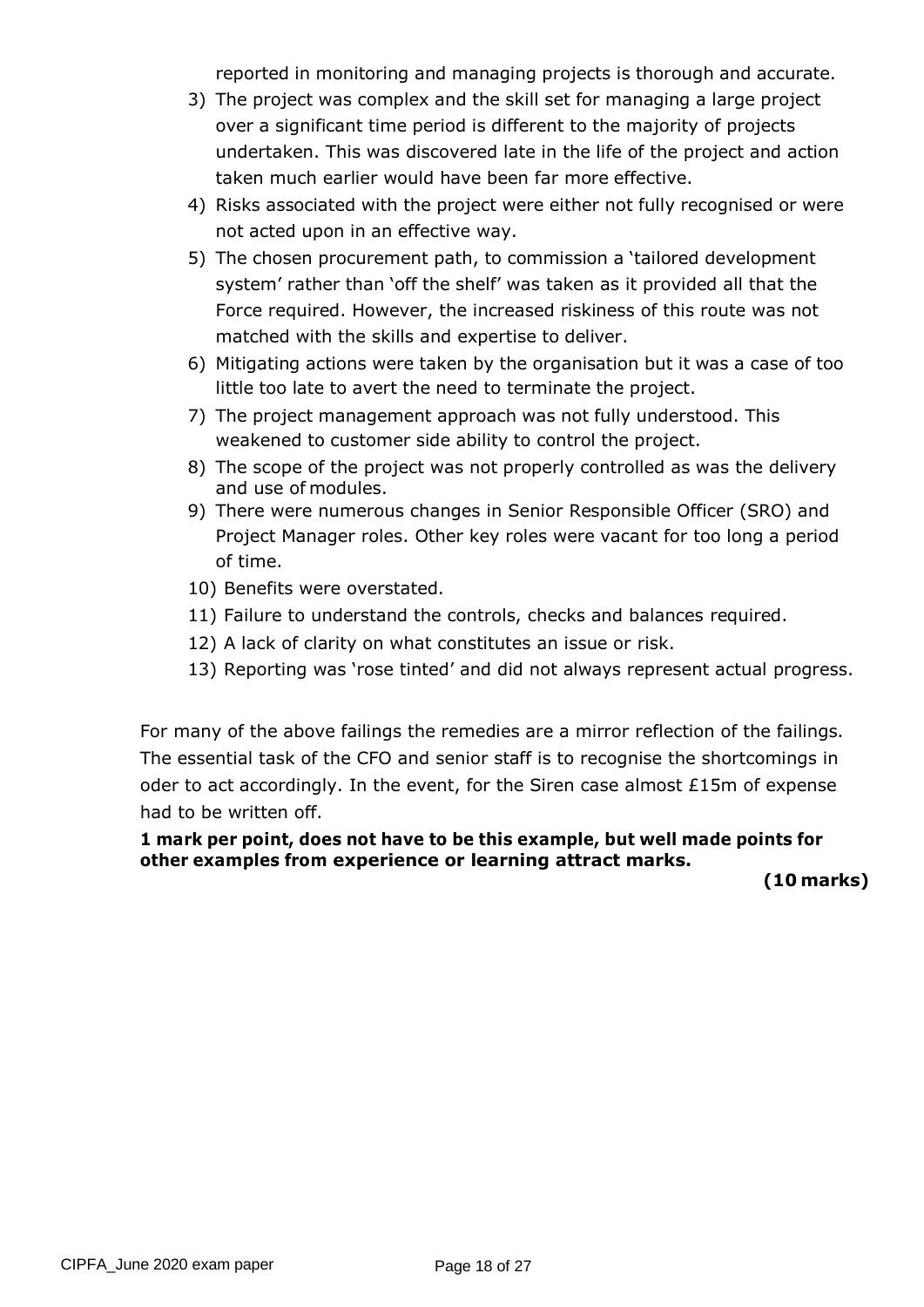# **Question 3: Workbook 13, Syllabus Reference C5**

Benchmarking can be a key element of measuring performance and success. In some cases, you can only assess whether a project or service is successful if you can compare with others.

Benchmarking can be defined as:

'the measurement (of the quality / efficiency /effectiveness) of an organisation's policies, performance, strategies, costs, etc., and their comparison with standard measurements, or similar measurements of its peers'.

The objectives of benchmarking are:

- to determine what and where improvements are called for
- to analyse how other organisations achieve high performance levels
- to use this information to improve performance.

# **Who to benchmark with**

When considering benchmarking, the choice of comparators is important and should be the organisations that will give the most informative and relevant comparison.

For example, many organisations in local government could benchmark with their geographical neighbours, when the demographics of those neighbours may be very different. A better comparison could be those local authorities with a similar demographic profile.

Factors to consider when choosing benchmarking 'families' are:

- organisation type / sector
- organisation size
- size and nature of the area covered by the organisation
- demographics
- geographical location
- **•** strategic / policy approach

Looking at each of these factors in turn:

#### **Organisation type / sector**

Most organisations will wish to compare themselves with others who operate in the same sphere as themselves – housing, hospitals, police forces, etc.

The advantage of this approach is that there may already be contacts across that sector and there will be information readily available to be shared.

For example, for Police, Her Majesty's Inspectorate of Constabularies (HMIC) produce annual profiles which compare performance and data from all Police Forces in England & Wales. Similarly, CIPFA produce a wide range of statistics for public sector organisations, featuring all those who participate in the data collection exercises.

A disadvantage of these sector-specific comparisons is that if the sector as a whole is not performing as well as it should, the value of benchmarking for improvement will be limited. Consider whether your own organisation would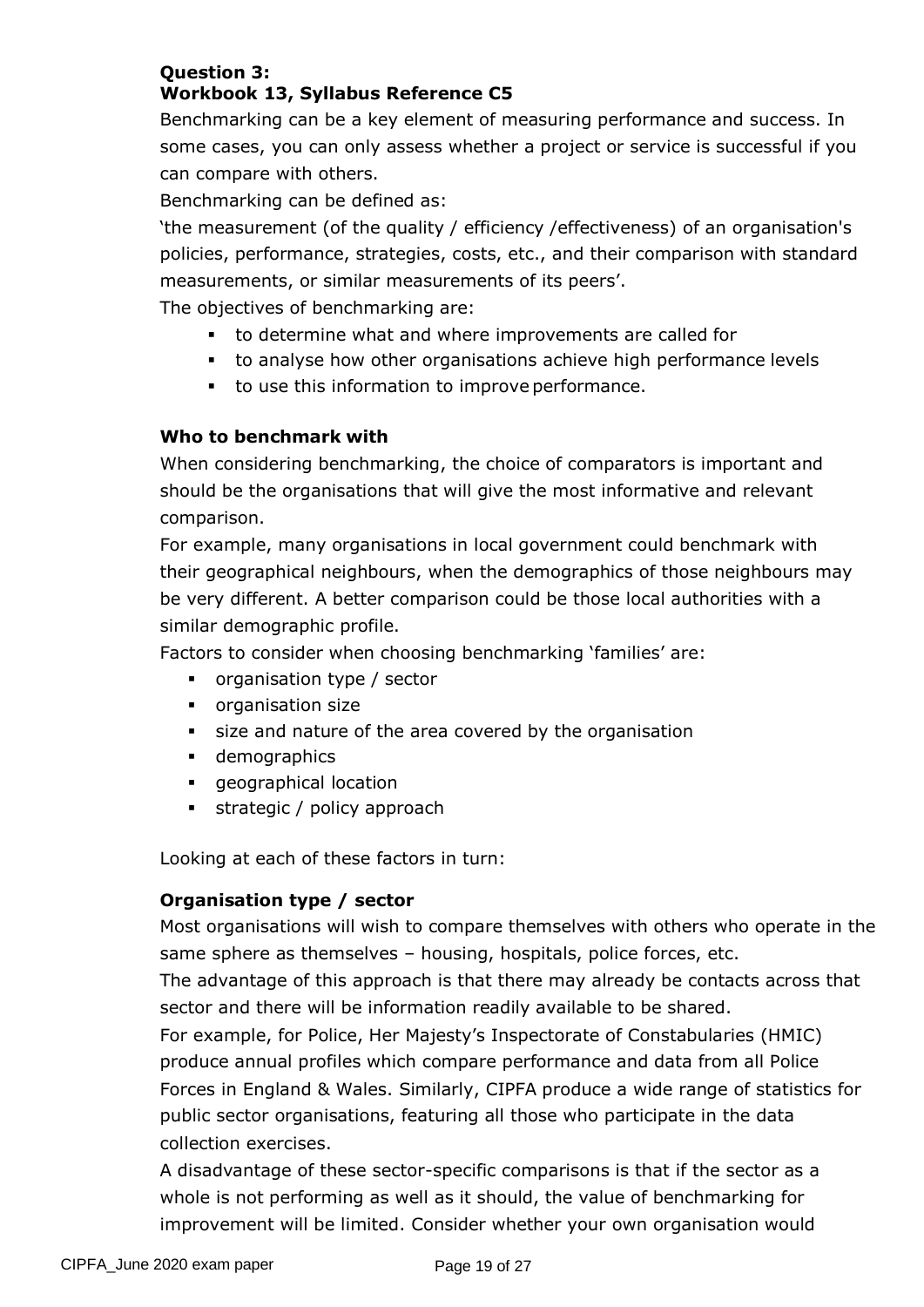want to promote itself as being 'one of the best of a bad bunch'? In these circumstances, some comparisons **outside** the sector – with other organisations that share similar characteristics – could be more useful.

# **Organisation size**

Whilst many performance measures are taken as a unit cost or a cost per head of population, rather than absolute values, there may still be differences due to the size of an organisation. Factors such as economies of scale, purchasing power and influence may mean that comparisons between a small organisation and a much larger one are not valid.

When establishing a group of suitable peers to be in a benchmarking group it is advisable to look at the number of employees, overall budget and the population served.

#### **Size / Nature of area covered by an organisation**

Undertaking benchmarking comparisons between an organisation serving a large urban population and one serving a small, spread-out rural population would not give the best results – the needs of clients (and the ability to deliver services) will be very, very different.

#### **Demographics**

In a similar way, the needs of a population that is served by an organisation can be very different due to demographics. A well-off, wealthy but primarily elderly area will have a set of needs that do not match those of an area with more young people, with high levels of deprivation and poverty, and it follows that the organisations serving these areas will be different too.

#### **Geographical location**

For the same reasons as for demographics and size of area, geographic areas can be a factor to consider in benchmarking. In some cases, comparing performance with its nearest neighbours can be the best option for an organisation, especially if the geography does affect service levels, demand and cost. Clearly, this is also a factor when considering international or global comparisons.

#### **Strategic / Policy approach**

Organisations that take the same position on service delivery can make good and useful comparators. For example, looking at other organisations which have adopted an outsourcing approach for back-office services would be a suitable approach for an organisation which has contracted out its Finance, HR and ICT functions.

# **2 marks for benchmarking definition, 1-2 marks per factor discussed up to a maximum of 8, discussion should include reasoning.**

**(Max 10 marks)**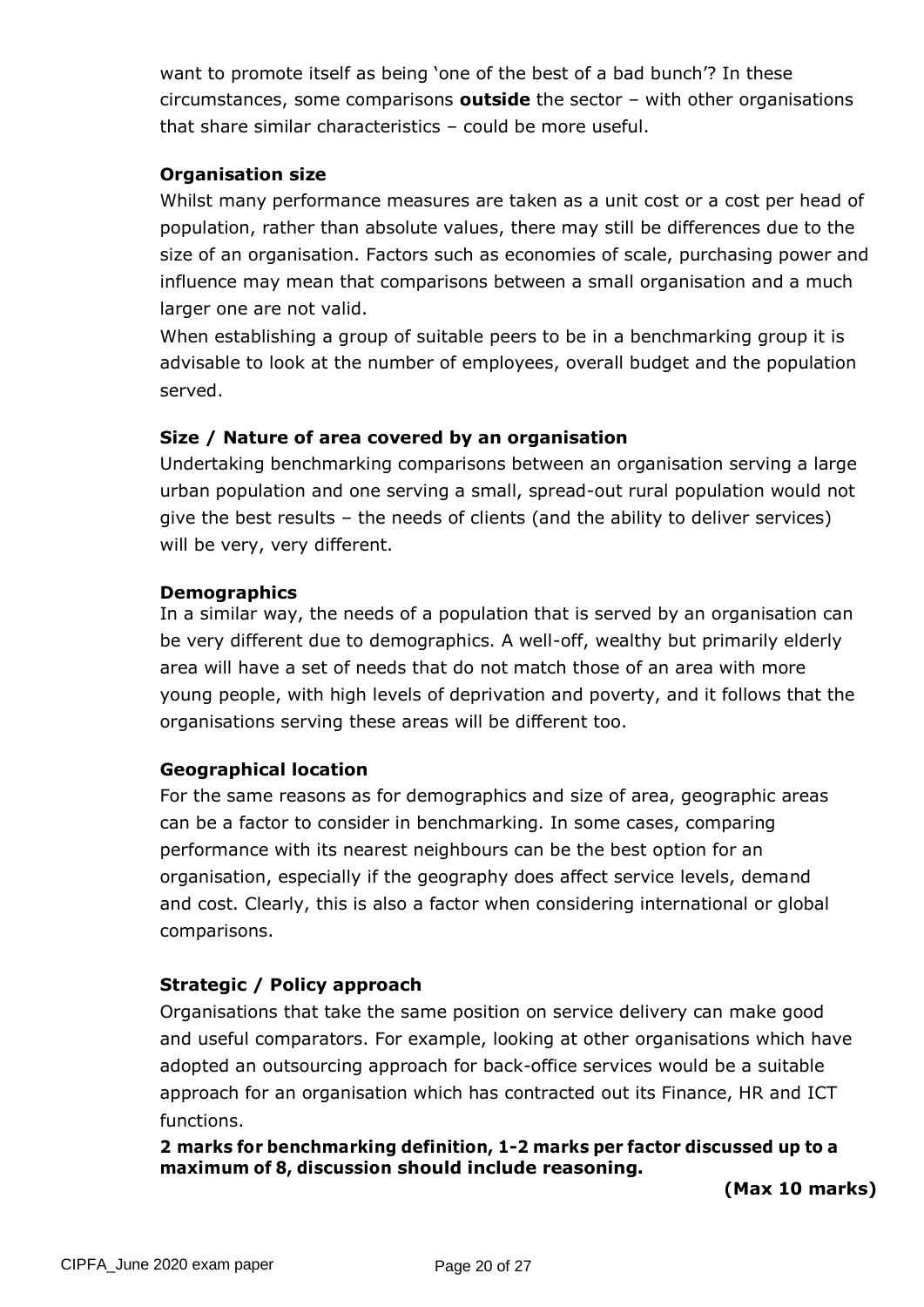#### **Question 4: Syllabus ref A6 a)**

the basic steps that should be undertaken when designing a charging structure:

- Identify which charges should be reviewed and consider:
	- o service user feedback
	- o financial pressures and opportunities
	- o alignment with corporate objectives.
- Assess constraints and understand the legislation considering:
	- o national guidance
	- o users' ability to pay
	- o use of surpluses
	- o target service user groups.
- Collect and analyse information and consider:
	- o service uptake and user profile
	- o customer satisfaction
	- $\circ$  other providers in the market
	- o unit costs and cost recovery
	- o impact of previous decisions.
- Examine options for charges and concessions by considering:
	- o impact on service users including minority groups
	- o forecast demand and income
	- o concessions and exemptions
	- o impact on other services and local businesses
	- o consistency with corporate guidelines.
- Consult on proposals using:
	- o workshops with service users
	- o stakeholder surveys
	- $\circ$  sessions with decision makers
	- o staff feedback.
- Revisit options as appropriate and:
	- o adjust options as required
	- o appraise all options
	- o seek approval from decision makers.
- Implement the new charge and consider:
	- o timing and phasing
	- o communication of charges and the changes
	- o monitoring arrangements and target setting.
- Monitor and review the impact by reviewing:
	- o whether the intended aims met
	- $\circ$  the impact on uptake and income
	- o any unintended consequences (good and bad).

#### **½ mark per step described (max 4 marks). Candidates are not necessarily expected to describe the steps in this much detail to gain all four marks, but should describe the 8 different steps with emphasis on fair and effective design of charging structure.**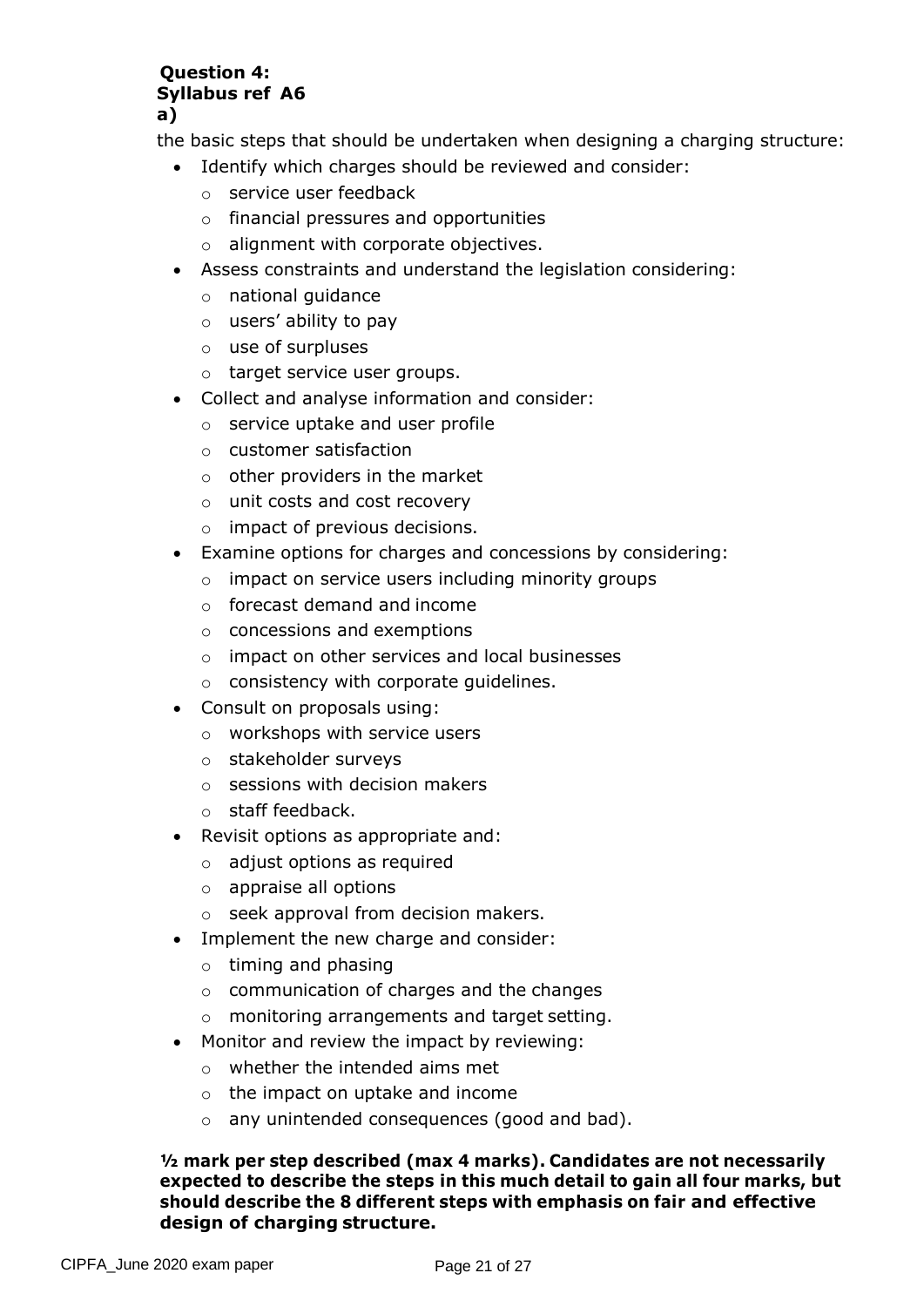# **Syllabus ref A6**

b)

# **Arguments for charging**

- Equity relating payment to benefit
	- o Eliminate hidden subsidies for service provision
	- o Non-users of the services are not required to subsidise users. This occurs when taxation is used instead of charging - for example families with children who attend state schools are subsidised by tax payers who do not have children
	- o Charge can reflect the scale of usage; for example, parking charges relate to the amount of time so occasional users are not subsidising frequent users.

There is evidence that even small charges can change behaviour. Consider that in Australia, charges to visit the doctor at the local surgery were introduced in 2014, not only to generate income for Medicare, but to help reduce the number of unnecessary visits that could be self-treated.

- Economy
	- o Users are more likely to value and economise their use of something they have paid for than something they receive for free at the point of use
	- o Promote competition and improve value for money where services can be provided by other suppliers
- Rationing / efficient use of resources
	- o Where services attract a charge, users will only buy that service when the cost to them matches the value they will receive.
	- $\circ$  Where services are free at the point of use there is a risk of oversupply and waste of resources
- **•** Accountability
	- o Charging for services helps develop a relationship of accountability between provider and customer. Funding via taxation can reinforce anonymous bureaucratic service delivery
	- $\circ$  Service quality is usually under more scrutiny if the user has paid for the service rather than receiving it free at the point of use.

Arguments against charging

- $\blacksquare$  Equity relating payment to ability to pay
	- o The major barrier against charging for public services is moral. The price people are prepared to pay reflects both the value and their ability to pay for the service.
	- o Discounts to certain groups (benefits claimants and those on low incomes) can create stigma and potentially the exacerbation of a dependency culture
- Costs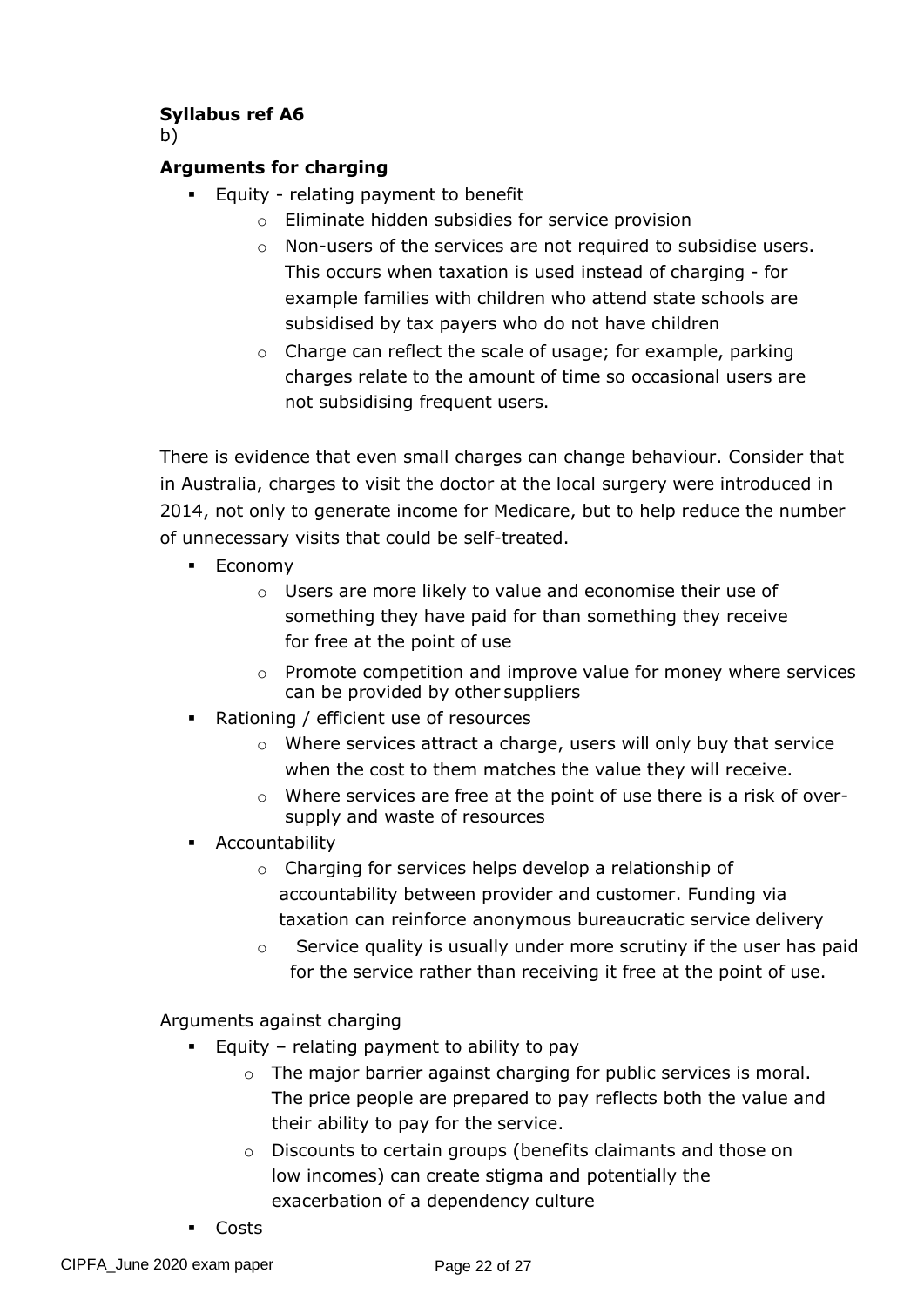- o Substantial resources may be required to implement effective charging mechanism
- o Administrative costs relating to and vouchers or discount schemes need to be calculated
- Managing expectations of stakeholders
	- o Culturally, UK citizens are familiar with receiving public services free at the point of use and are less used to paying for them so have minimal knowledge of the true cost of some services

#### **2 marks for each side of the argument for andagainst. Limit to 4 marks if no reference is made to any examples**

**(Max 6 marks).**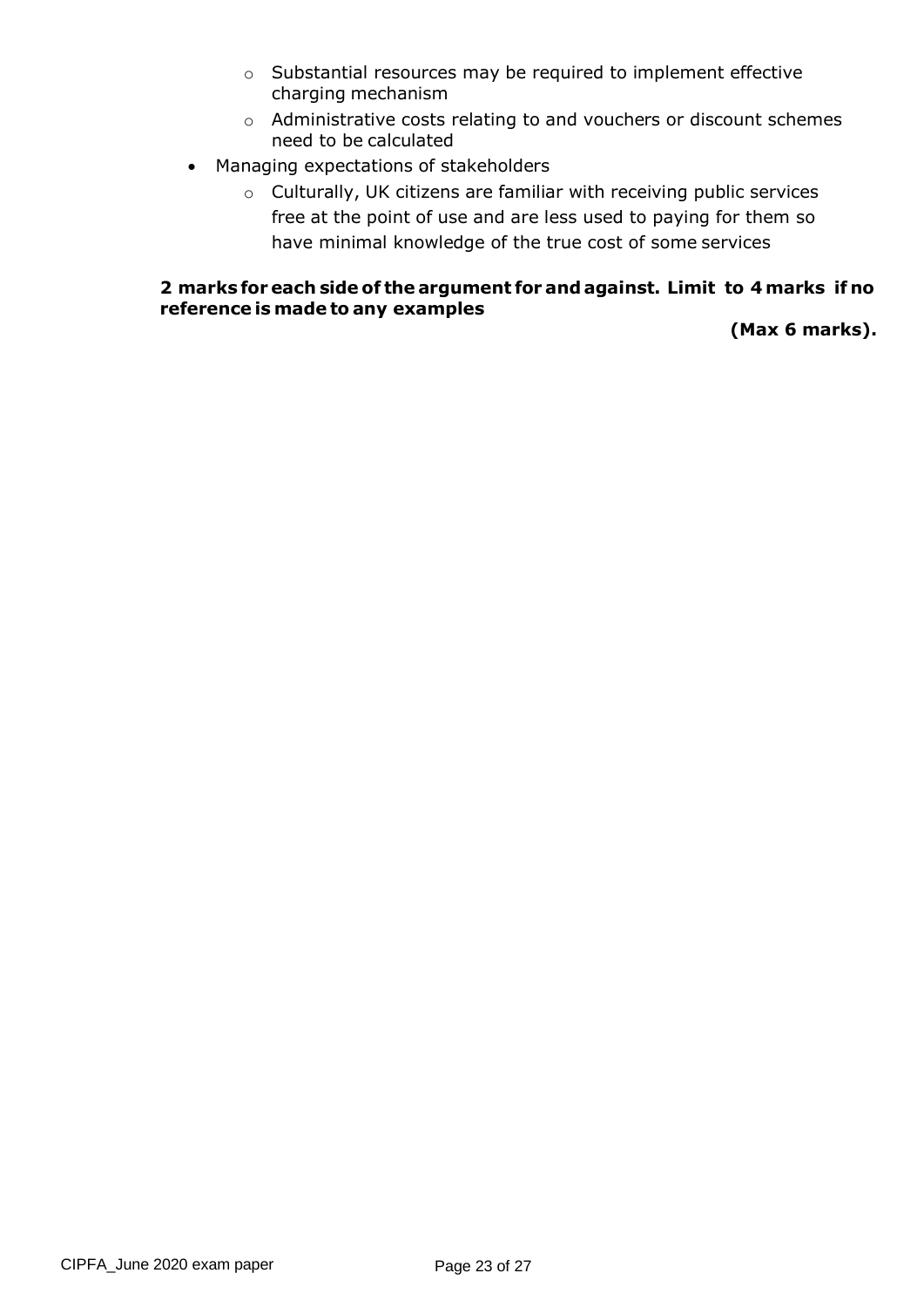# **Question 5 Syllabus ref A2**

a)

The UK government policy is that international aid is a 'moral duty'. This is a political decision, and until there is a change in government, the policy is likely to remain.

Governments often face criticism from their citizens regarding giving aid to other countries, whilst cutting services domestically through reducing budgets. This has certainly been the case in the UK.

The UK government policy on aid was updated in 2015. The document 'UK Aid: Tackling global Challenges in the National Interest' outlines the UK approach to aid, and the purpose of aid provision.

…' our aid budget will be restructured to ensure that it is spent on tackling the great global challenges – from the root causes of mass migration and disease, to the threat of terrorism and global climate change – all of which also directly threaten British interests.

We want to meet our promises to the world's poor and also put international development at the heart of our national security and foreign policy.'

In line with that principle, the policy goes on to describe how spending will be shaped according to four strategic objectives. They are:

- **1)** Strengthening global peace, security and governance: the government will invest more to tackle the causes of instability, insecurity and conflict, and to tackle crime and corruption. This is fundamental to poverty reduction overseas, and will also strengthen our own national security at home.
- **2)** Strengthening resilience and response to crises: this includes more support for ongoing crises including that in Syria and other countries in the Middle East and North Africa region, more science and technology spend on global public health risks such as antimicrobial resistance, and support for efforts to mitigate and adapt to climate change.

**3)**Promoting global prosperity: the government will use Official Development Assistance (ODA) to promote economic development and prosperity in the developing world. This will contribute to the reduction of poverty and also strengthen UK trade and investment opportunities around the world.

**4)**Tackling extreme poverty and helping the world's most vulnerable: the government will strive to eliminate extreme poverty by 2030, and support the world's poorest people to ensure that every person has access to basic needs, including prioritising the rights of girls and women. This will build security, stability and opportunity that will benefit us all.

By stating these objectives, the UK government has been transparent about why they give aid, and being clear about why it is good for the UK,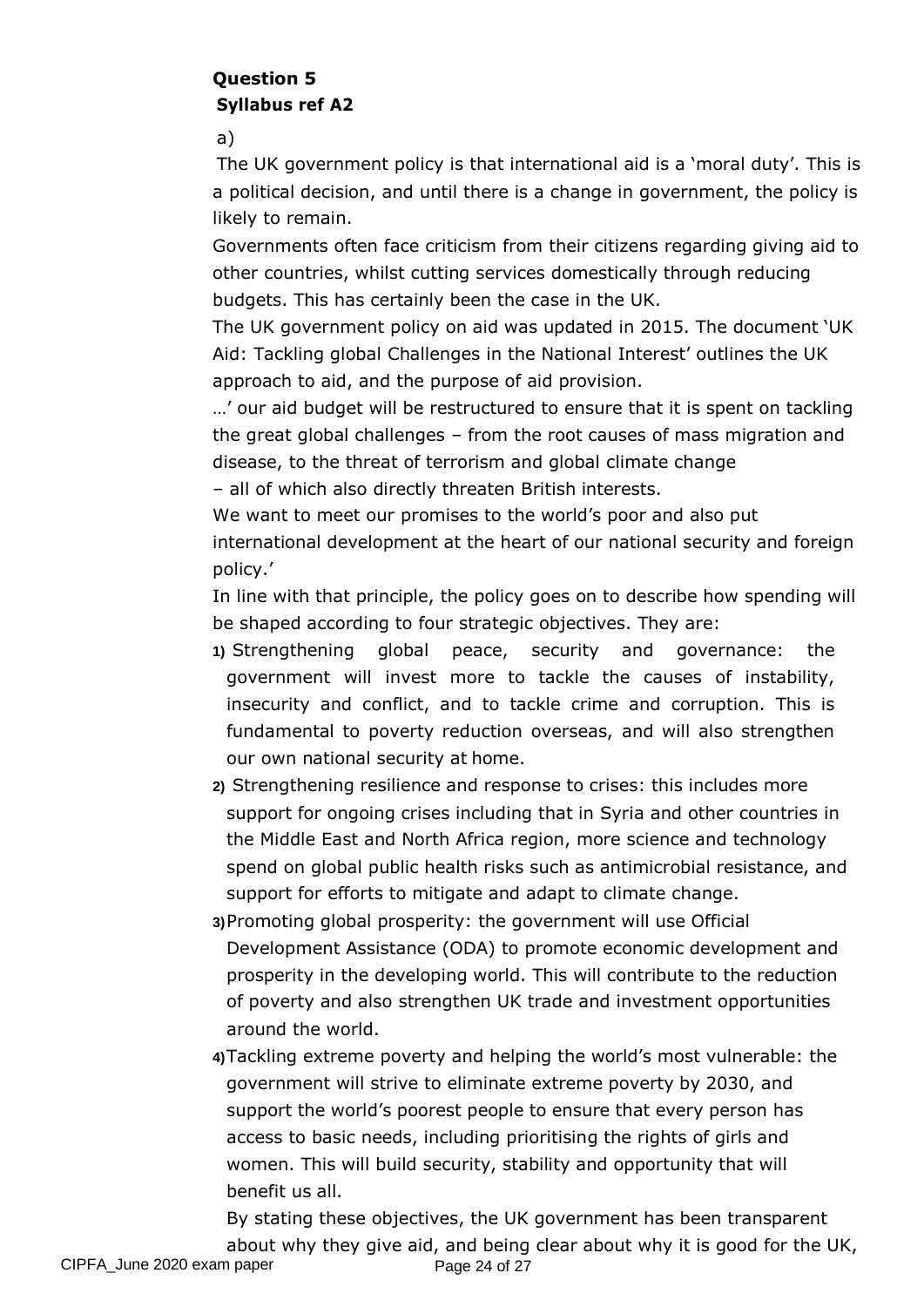as well as the recipients of the aid.

(b)Through these objectives too, we touch on what might be considered the main arguments for providing aid. There is some overlap in the objectives, but the **moral** argument is most clearly demonstrated in objectives 2 and 4.

The **self-interest** argument might be considered in two subsections:

- **Enlightened self-interest** such as dealing with overseas problems to reduce the likelihood of them becoming problems at home. For example dealing with refugees or famine in situ to prevent unwanted immigration, or dealing with infections at source to prevent pandemic events – objectives 1 and 2
- **Naked self-interest** using aid as a lever with which to secure economic, diplomatic, intelligence or military favour – objectives 1 and 3.

*(2 marks per the 4 objectives explained, 2 marks for moral discussion) (Max 10 marks)*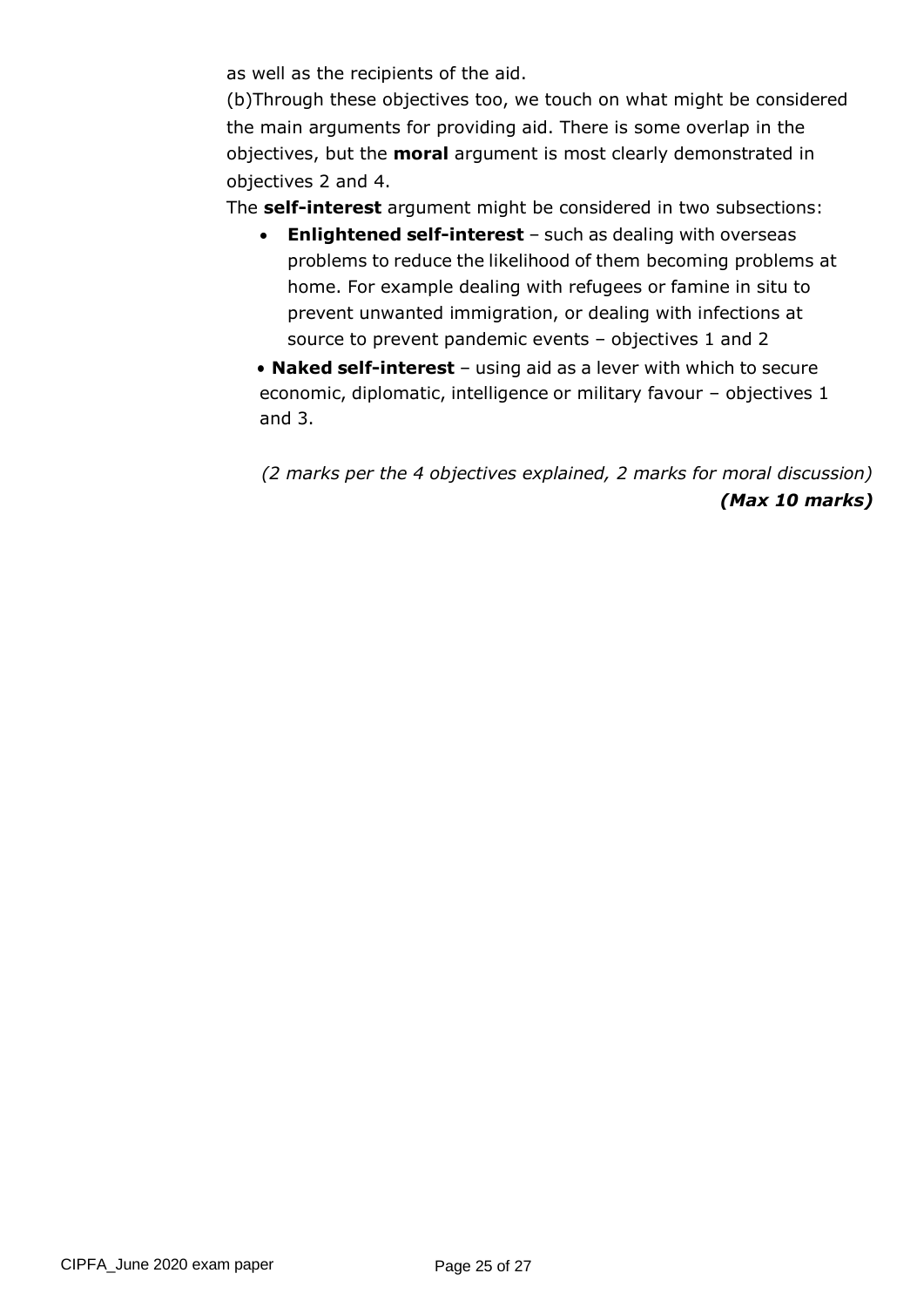#### **Question 6: Syllabus reference A4**

Difference between a grant and a contract

A grant is a payment to help the recipient (e.g. charity). In return, the grant funder (a public body) gets no services delivered directly. A grant is usually provided subject to conditions that state how the grant must be used (for example to support the wider objectives of the public body in promoting the social, economic or environmental well being of their area).

Grant funding is usually preceded by a call for proposals. One example would be a grant to support a local community centre holding activities for children during the summer holidays. The grant offer letter will normally set out general instructions as to how this is to be achieved, for example, that children need to be kept entertained by taking them on excursions and have sporting activities, but not be overly specific, or require detailed reporting.

A 'contract' on the other hand is an agreement between two or more parties, which is intended to give rise to legal relations. Under a contract, payment is made in return for the delivery of goods or services. The agreement is defined by terms and conditions set out in the contract, which is different from the grant, as it involves a mutual bargain involving reciprocal obligations.

There are clear legal and procurement reasons why it is necessary to distinguish between a contract and a grant. Much will depend on the individual facts and circumstances surrounding the relationship. The lack of clear definitions means that the terms are sometimes used interchangeably, when they should not be.

The Public body must however decide which funding channel is the most suitable for their programme, service or intended outcome and is likely to provide the better value for money. There may also be scope and good reasons to use both in some situations especially in respect of Payment by Results contracts. Whether a service is delivered under contract or grant will depend on the nature of the services to be provided and the relationship the public body wishes to have with the service provider, and the level of control. For example, grant funding will not be appropriate if a public body requires a specific service to be delivered and wishes to specify, in detail, **how** the service should be delivered. Grant funding may, however, be appropriate if a public body wishes to provide financial support for a particular activity or project.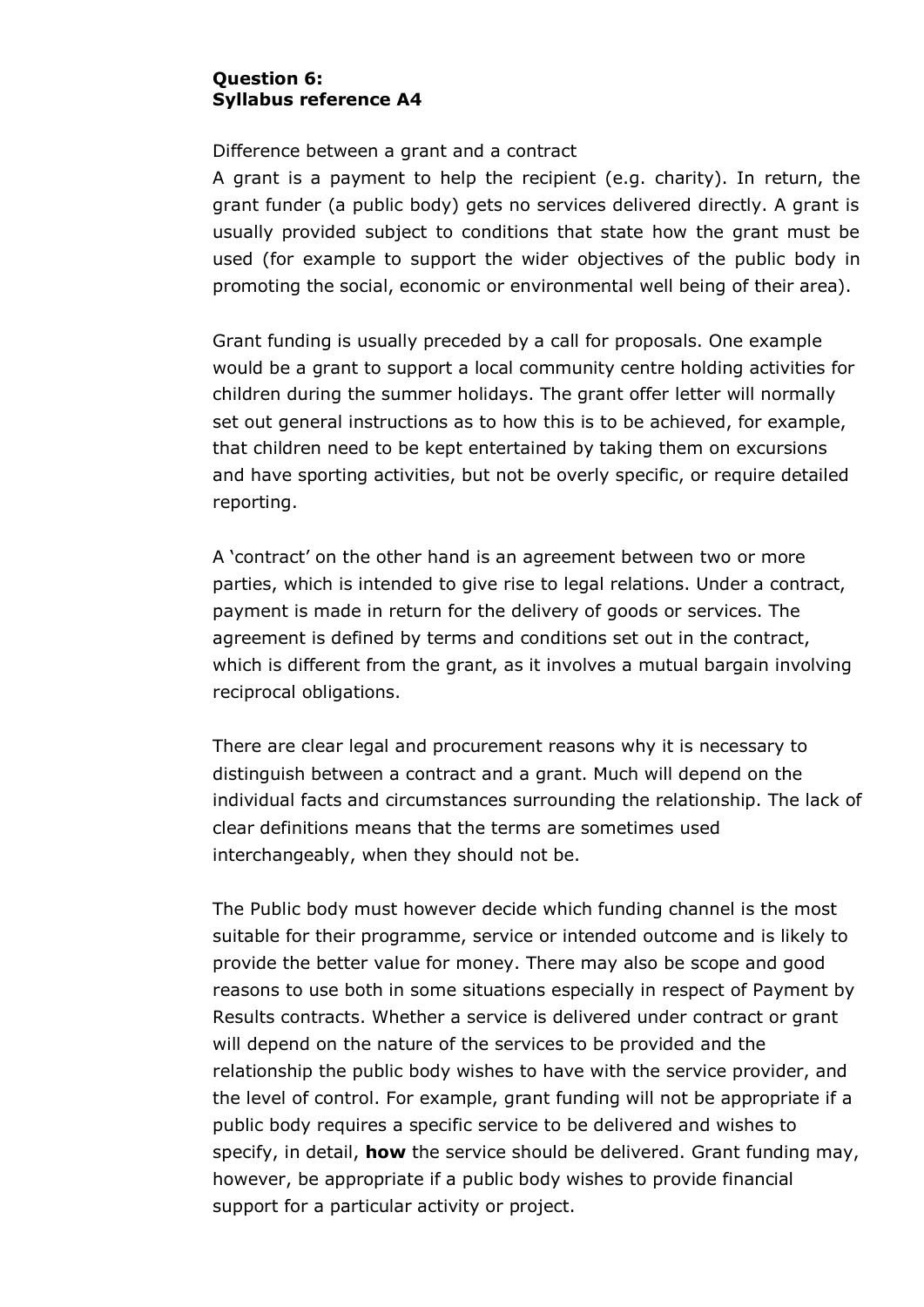#### **Factors to consider**

• Legal Power – The public body must make sure that it has the legal powers to make a grant. The power to make grants may be in specific terms, such as 'a council may make grants for the improvement of its local environment'.

• Value for money – This allows for the inclusion, as appropriate, of wider environmental, social and economic objectives within the procurement process. It will not be possible to include detailed terms and conditions in a grant funding relationship to deliver social services as will be the case in a contract. In addition, whilst some monitoring arrangements can be put into place under a grant scheme, it will not be very extensive as will be the case in a contract. This may be a material factor as public bodies need to evidence clear accountability and transparency.

• Legal risks – A key question for the public body is whether the user/ authority needs/ requirements can be delivered and secured by a grant or a contract. Some service areas will include high legal risks as regards delivery and to mitigate any risks the public body will need to secure appropriate terms and conditions to protect it from potential eventualities (reputational risks, litigation, not complying with statutory duty etc). There are also EU procurement litigation risks in the event that an arrangement is treated as a grant when it should actually have been procured.

• Complexity of Service – The public authority is under a duty to ensure that the chosen supplier is providing best value for money, are technically and commercially capable of offering an acceptable quality of service, financially sound and likely to remain so over the duration of the term and whether it will be able to have a good working relationship. The more detailed and complex issues that arise, the greater the move towards a contractual relationship rather than a grant scheme.

- State Aid Any award of grant funding should comply with the European Commission's rules on the provision of State aid to economic undertakings. As outlined in Article 107(1) of the Treaty on the Functioning of the European Union, grant funding may constitute State aid if it strengthens the position of the service provider relative to other competitors and therefore has the potential to distort competition. This means that grant funding may not be the appropriate route for establishing and maintaining most social care services.
- Breach The basic consequence of breaking a grant agreement is that the grant money becomes repayable. In practice, it may be difficult to recover monies paid out as grants and any recovery process will be timely and expensive. Breach of a contract provision means the service provider will be required to compensate for the loss caused under an action for damages. Any potential recovery may be higher than the